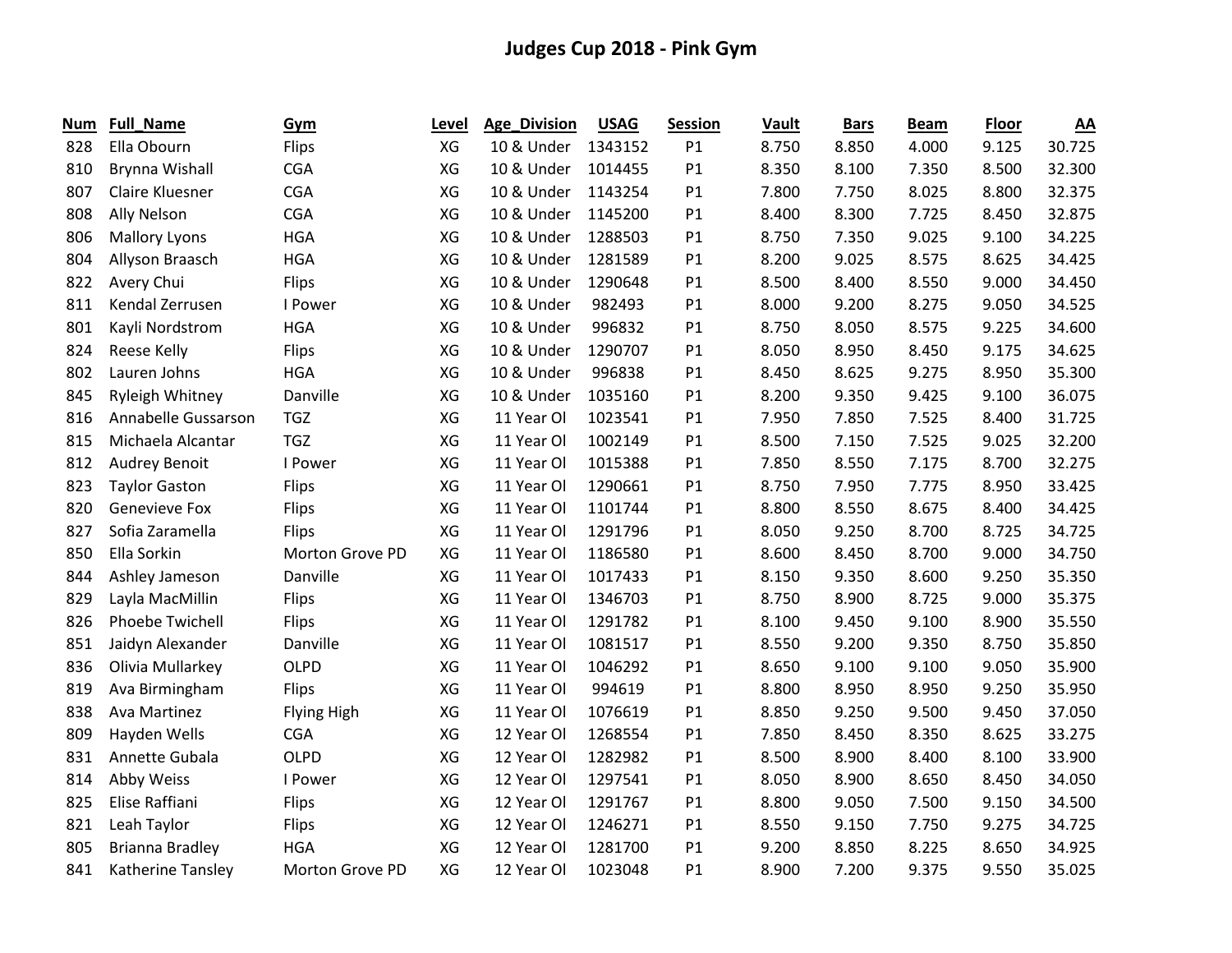| Num | <b>Full_Name</b>        | Gym                | Level | <b>Age_Division</b> | <b>USAG</b> | <b>Session</b> | Vault | <b>Bars</b> | <b>Beam</b> | <b>Floor</b> | $\underline{AA}$ |
|-----|-------------------------|--------------------|-------|---------------------|-------------|----------------|-------|-------------|-------------|--------------|------------------|
| 834 | Veronika Suchecki       | <b>OLPD</b>        | XG    | 12 Year Ol          | 1283207     | P1             | 8.800 | 8.600       | 8.900       | 8.800        | 35.100           |
| 848 | Daria Szczypta          | Morton Grove PD    | XG    | 12 Year Ol          | 1023047     | P1             | 9.000 | 8.650       | 9.100       | 8.825        | 35.575           |
| 833 | Angela Villalobos       | <b>OLPD</b>        | XG    | 12 Year Ol          | 1283145     | P1             | 8.950 | 9.000       | 9.000       | 8.750        | 35.700           |
| 846 | <b>Mariah Moore</b>     | Danville           | XG    | 12 Year Ol          | 1081571     | P1             | 8.800 | 9.375       | 8.600       | 9.350        | 36.125           |
| 843 | Caroline Strozak        | <b>OLPD</b>        | XG    | 13 & Over           | 1282990     | P1             | 0.000 | 9.100       | 9.200       | 8.450        | 26.750           |
| 813 | <b>Abigail Davis</b>    | I Power            | XG    | 13 & Over           | 1192885     | P1             | 7.650 | 8.600       | 8.225       | 8.500        | 32.975           |
| 842 | Natalia Garcia          | Morton Grove PD    | XG    | 13 & Over           | 1023029     | P1             | 8.750 | 8.050       | 8.275       | 8.850        | 33.925           |
| 839 | Jesslyn Valdez          | <b>Flying High</b> | XG    | 13 & Over           | 1123519     | P1             | 8.400 | 8.900       | 8.100       | 8.800        | 34.200           |
| 837 | Madelyn Schaffrath      | <b>OLPD</b>        | XG    | 13 & Over           | 1070214     | P1             | 7.750 | 8.500       | 8.800       | 9.200        | 34.250           |
| 840 | Melanie Szymczak        | <b>Flying High</b> | XG    | 13 & Over           | 1274210     | P1             | 8.650 | 8.600       | 8.300       | 8.900        | 34.450           |
| 852 | Donasia Oliver          | Danville           | XG    | 13 & Over           | 1271371     | P1             | 8.600 | 9.050       | 7.725       | 9.100        | 34.475           |
| 835 | Laura Sendra            | <b>OLPD</b>        | XG    | 13 & Over           | 1070204     | P1             | 8.450 | 8.700       | 8.375       | 9.100        | 34.625           |
| 832 | Sofia Strozak           | <b>OLPD</b>        | XG    | 13 & Over           | 1282994     | P1             | 9.100 | 8.700       | 8.850       | 8.100        | 34.750           |
| 830 | Allyson Fernandez       | <b>OLPD</b>        | XG    | 13 & Over           | 1282969     | P1             | 9.050 | 8.550       | 8.525       | 8.775        | 34.900           |
| 849 | MyMy Nguyen             | Morton Grove PD    | XG    | 13 & Over           | 1038307     | P1             | 8.550 | 8.400       | 8.950       | 9.300        | 35.200           |
| 803 | Peyton Withycombe       | <b>HGA</b>         | XG    | 13 & Over           | 996880      | P1             | 9.150 | 8.975       | 8.525       | 9.125        | 35.775           |
| 818 | Julianna Thomas         | <b>CGA</b>         | XG    | 13 & Over           | 1268545     | P1             | 8.750 | 8.750       | 9.375       | 9.050        | 35.925           |
| 878 | Samhita Gubba           | Hayasaki           | XS    | 10 & Under          | 1289750     | P1             | 7.850 | 8.400       | 8.225       | 8.250        | 32.725           |
| 872 | <b>Alexis Petraitis</b> | Flying High        | XS    | 10 & Under          | 1437370     | P1             | 7.950 | 9.000       | 9.075       | 8.300        | 34.325           |
| 865 | Sofia Cook              | Hayasaki           | XS    | 10 & Under          | 1296628     | P1             | 8.500 | 8.950       | 8.675       | 8.500        | 34.625           |
| 877 | Myah Sledge             | Hayasaki           | XS    | 10 & Under          | 1473943     | P1             | 8.650 | 9.050       | 8.750       | 8.400        | 34.850           |
| 864 | Audrey Allender         | Hayasaki           | XS    | 10 & Under          | 1290751     | P1             | 8.550 | 9.250       | 8.950       | 8.200        | 34.950           |
| 863 | Alleigha Nelson         | Hayasaki           | XS    | 10 & Under          | 1014396     | P1             | 7.950 | 9.325       | 9.275       | 8.550        | 35.100           |
| 870 | Ellie Fleischmann       | <b>Flying High</b> | XS    | 10 & Under          | 1406276     | P1             | 8.400 | 8.900       | 9.225       | 8.850        | 35.375           |
| 861 | Sophia DiBona           | <b>HGA</b>         | XS    | 10 & Under          | 1281569     | P1             | 8.750 | 8.550       | 9.100       | 9.250        | 35.650           |
| 873 | Claudia Kazupski        | <b>Flying High</b> | XS    | 11 & Over           | 1393265     | P1             | 7.750 | 7.400       | 8.625       | 9.100        | 32.875           |
| 874 | <b>Madison Peaslee</b>  | Danville           | XS    | 11 & Over           | 1081612     | P1             | 8.550 | 7.800       | 8.700       | 8.550        | 33.600           |
| 869 | Chloe Fennema           | <b>Flying High</b> | XS    | 11 & Over           | 1125030     | P1             | 8.250 | 8.675       | 8.675       | 8.825        | 34.425           |
| 867 | Cesca Smith             | Hayasaki           | XS    | 11 & Over           | 1315860     | P1             | 8.550 | 8.800       | 8.750       | 9.000        | 35.100           |
| 871 | Kennedi Bell            | <b>Flying High</b> | XS    | 11 & Over           | 1435941     | P1             | 8.250 | 9.075       | 9.075       | 8.800        | 35.200           |
| 866 | <b>Annaliese DeNeal</b> | Hayasaki           | XS    | 11 & Over           | 1299929     | P1             | 8.650 | 9.625       | 8.500       | 8.750        | 35.525           |
| 862 | Cassandra Kozar         | <b>HGA</b>         | XS    | 11 & Over           | 1442737     | P1             | 8.850 | 9.300       | 9.125       | 8.400        | 35.675           |
| 868 | Kiki Gaughan            | <b>ESCX</b>        | XS    | 11 & Over           | 1465483     | P1             | 9.050 | 9.025       | 9.000       | 9.125        | 36.200           |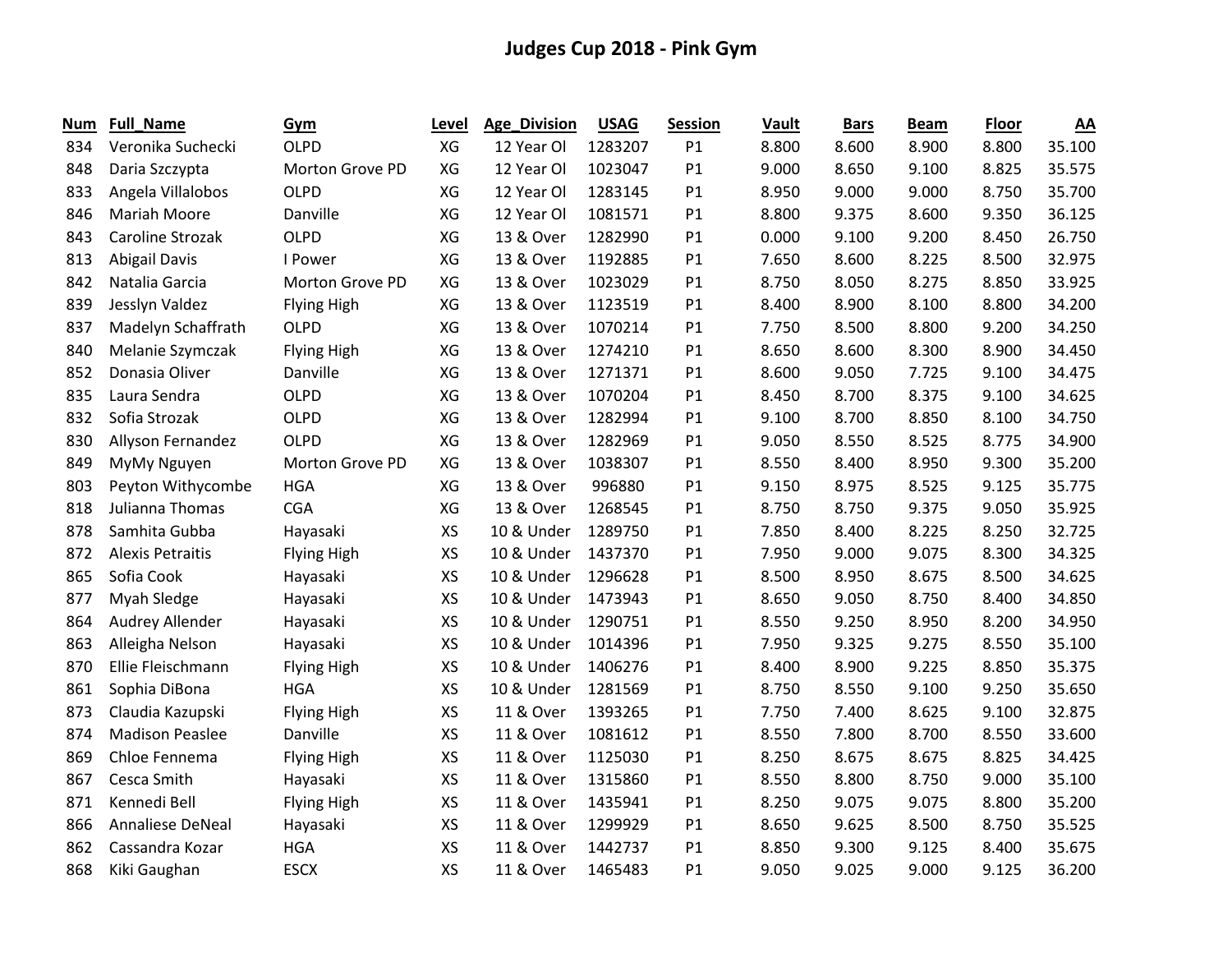| Num | <b>Full_Name</b>       | Gym             | Level     | <b>Age_Division</b> | <b>USAG</b> | <b>Session</b> | Vault | <b>Bars</b> | <b>Beam</b> | <b>Floor</b> | $\underline{AA}$ |
|-----|------------------------|-----------------|-----------|---------------------|-------------|----------------|-------|-------------|-------------|--------------|------------------|
| 876 | Lexi Lloyd             | Danville        | <b>XS</b> | 11 & Over           | 1271379     | P1             | 9.000 | 9.000       | 9.425       | 9.150        | 36.575           |
| 912 | Skyler Plank           | <b>CGA</b>      | XS        | 10 Year Ol          | 1442355     | P <sub>2</sub> | 7.350 | 8.500       | 8.150       | 8.050        | 32.050           |
| 909 | Jacqueline Robinson    | <b>CGA</b>      | XS        | 10 Year Ol          | 1440811     | P <sub>2</sub> | 7.700 | 8.400       | 8.100       | 8.100        | 32.300           |
| 957 | Lina Bhatia            | Flips           | XS        | 10 Year Ol          | 1321818     | P <sub>2</sub> | 8.050 | 7.850       | 8.650       | 8.375        | 32.925           |
| 911 | Kate Gresch            | <b>CGA</b>      | XS        | 10 Year Ol          | 1441147     | P <sub>2</sub> | 7.850 | 8.750       | 8.250       | 8.300        | 33.150           |
| 938 | Nora Kelly             | Flips           | XS        | 10 Year Ol          | 1437660     | P <sub>2</sub> | 8.400 | 8.950       | 8.250       | 7.900        | 33.500           |
| 925 | Sydney Dunham          | I Power         | XS        | 10 Year Ol          | 1434391     | P <sub>2</sub> | 8.400 | 8.900       | 8.775       | 7.850        | 33.925           |
| 910 | <b>Madison Paceley</b> | <b>CGA</b>      | XS        | 10 Year Ol          | 1440834     | P <sub>2</sub> | 7.950 | 8.750       | 8.675       | 8.750        | 34.125           |
| 924 | Annika Deschler        | I Power         | XS        | 10 Year Ol          | 1423497     | P <sub>2</sub> | 8.600 | 8.500       | 9.100       | 8.200        | 34.400           |
| 929 | <b>Brynn Young</b>     | Flips           | XS        | 10 Year Ol          | 1291790     | P <sub>2</sub> | 8.650 | 8.925       | 8.425       | 8.450        | 34.450           |
| 914 | Londyn Grant           | <b>CGA</b>      | XS        | 10 Year Ol          | 1446538     | P <sub>2</sub> | 8.650 | 9.000       | 8.275       | 8.650        | 34.575           |
| 952 | Maureen Grace          | Morton Grove PD | XS        | 10 Year Ol          | 1304245     | P <sub>2</sub> | 7.900 | 9.050       | 8.550       | 9.200        | 34.700           |
| 954 | Maya Kolowski          | Morton Grove PD | XS        | 10 Year Ol          | 1428021     | P <sub>2</sub> | 8.250 | 8.550       | 8.925       | 9.025        | 34.750           |
| 928 | Mackenzie Hughes       | <b>Flips</b>    | XS        | 10 Year Ol          | 1290671     | P <sub>2</sub> | 8.450 | 9.350       | 8.850       | 8.500        | 35.150           |
| 953 | Caroline Aleszczyk     | Morton Grove PD | XS        | 10 Year Ol          | 1308462     | P <sub>2</sub> | 8.300 | 9.400       | 8.900       | 9.075        | 35.675           |
| 922 | Rylie Schulze          | I Power         | XS        | 10 Year Ol          | 1327151     | P <sub>2</sub> | 8.750 | 8.900       | 9.400       | 8.775        | 35.825           |
| 923 | Emma Scott             | I Power         | XS        | 10 Year Ol          | 1327153     | P <sub>2</sub> | 8.850 | 9.175       | 8.625       | 9.250        | 35.900           |
| 920 | Natalie Hesch          | I Power         | XS        | 10 Year Ol          | 1327142     | P <sub>2</sub> | 8.950 | 9.050       | 8.850       | 9.100        | 35.950           |
| 921 | Annelise Jimenez       | I Power         | XS        | 10 Year Ol          | 1327149     | P <sub>2</sub> | 8.600 | 9.375       | 9.300       | 9.400        | 36.675           |
| 933 | Ria Karwande           | Flips           | XS        | 11 Year Ol          | 1408318     | P <sub>2</sub> | 8.000 | 8.300       | 8.250       | 8.100        | 32.650           |
| 956 | <b>Madison Madlock</b> | Flips           | XS        | 11 Year Ol          | 1299217     | P <sub>2</sub> | 8.350 | 8.050       | 8.775       | 8.600        | 33.775           |
| 939 | Marley Kaplan          | Flips           | XS        | 11 Year Ol          | 1447602     | P <sub>2</sub> | 8.850 | 8.450       | 8.125       | 8.800        | 34.225           |
| 935 | Haley Kuehn            | <b>Flips</b>    | XS        | 11 Year Ol          | 1426199     | P <sub>2</sub> | 8.550 | 8.900       | 8.775       | 8.100        | 34.325           |
| 919 | <b>Erin Fonner</b>     | I Power         | XS        | 11 Year Ol          | 1327134     | P <sub>2</sub> | 8.550 | 8.750       | 8.775       | 8.350        | 34.425           |
| 927 | Isabelle Loiben        | Flips           | XS        | 11 Year Ol          | 1230082     | P <sub>2</sub> | 8.950 | 8.750       | 8.150       | 9.000        | 34.850           |
| 918 | Rochelle Ngwayah       | <b>CGA</b>      | XS        | 11 Year Ol          | 1450707     | P <sub>2</sub> | 8.900 | 9.100       | 8.600       | 8.300        | 34.900           |
| 906 | Olivia Pfeifer         | <b>CGA</b>      | XS        | 11 Year Ol          | 1268540     | P <sub>2</sub> | 8.300 | 9.100       | 9.000       | 9.125        | 35.525           |
| 949 | <b>Ellie Amedio</b>    | <b>OLPD</b>     | XS        | 11 Year Ol          | 1467733     | P <sub>2</sub> | 9.000 | 9.100       | 9.025       | 8.600        | 35.725           |
| 943 | Dalia Al-Beitoni       | <b>OLPD</b>     | XS        | 11 Year Ol          | 1464846     | P <sub>2</sub> | 8.900 | 9.300       | 8.350       | 9.200        | 35.750           |
| 950 | <b>Avery Ermel</b>     | Morton Grove PD | XS        | 11 Year Ol          | 1186552     | P <sub>2</sub> | 8.850 | 9.250       | 8.725       | 9.075        | 35.900           |
| 955 | Zuzanna Kowalkowska    | Morton Grove PD | XS        | 11 Year Ol          | 1294445     | P <sub>2</sub> | 8.600 | 9.300       | 9.000       | 9.000        | 35.900           |
| 946 | <b>Anaise Serice</b>   | <b>OLPD</b>     | XS        | 11 Year Ol          | 1306892     | P <sub>2</sub> | 8.700 | 9.125       | 9.025       | 9.100        | 35.950           |
| 902 | Kamaya Britt           | <b>CGA</b>      | XS        | 11 Year Ol          | 1261111     | P <sub>2</sub> | 8.700 | 8.700       | 9.225       | 9.375        | 36.000           |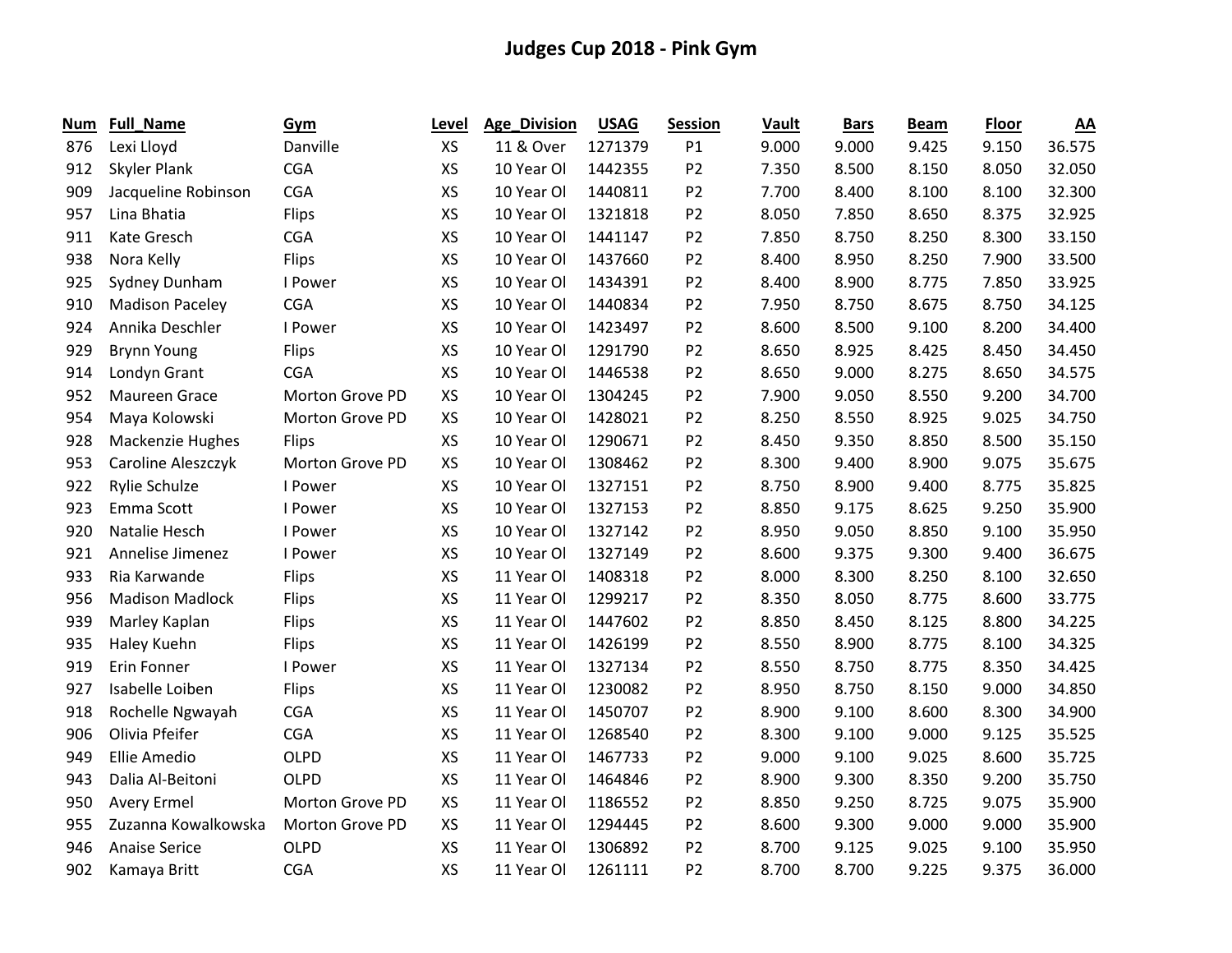| Num  | <b>Full_Name</b>      | Gym              | Level     | <b>Age_Division</b> | <b>USAG</b> | <b>Session</b> | Vault | <b>Bars</b> | <b>Beam</b> | <b>Floor</b> | $\underline{AA}$ |
|------|-----------------------|------------------|-----------|---------------------|-------------|----------------|-------|-------------|-------------|--------------|------------------|
| 934  | Kaila Virginelli      | Flips            | <b>XS</b> | 12 & Over           | 1418650     | P <sub>2</sub> | 7.850 | 9.225       | 8.875       | 8.250        | 34.200           |
| 904  | Micah Grison-Sullivan | <b>CGA</b>       | XS        | 12 & Over           | 1261149     | P <sub>2</sub> | 8.500 | 8.950       | 8.850       | 8.550        | 34.850           |
| 915  | Maya Favila           | <b>CGA</b>       | XS        | 12 & Over           | 1446661     | P <sub>2</sub> | 8.800 | 9.000       | 8.800       | 8.350        | 34.950           |
| 913  | Jodell Smith          | <b>CGA</b>       | XS        | 12 & Over           | 1446229     | P <sub>2</sub> | 9.000 | 8.800       | 8.250       | 9.100        | 35.150           |
| 959  | Natalia Klejka        | <b>OLPD</b>      | XS        | 12 & Over           | 1286472     | P <sub>2</sub> | 8.950 | 9.350       | 9.125       | 8.500        | 35.925           |
| 908  | Madysen York          | <b>CGA</b>       | XS        | 12 & Over           | 1268559     | P <sub>2</sub> | 8.700 | 9.300       | 9.250       | 8.800        | 36.050           |
| 907  | Olivia Thompson       | <b>CGA</b>       | XS        | 12 & Over           | 1268548     | P <sub>2</sub> | 8.550 | 9.500       | 9.425       | 8.650        | 36.125           |
| 951  | Saige Bender          | Morton Grove PD  | XS        | 12 & Over           | 1294474     | P <sub>2</sub> | 8.850 | 9.100       | 9.200       | 9.000        | 36.150           |
| 947  | Elizabeth Groszek     | <b>OLPD</b>      | XS        | 12 & Over           | 1378472     | P <sub>2</sub> | 9.000 | 9.400       | 9.200       | 9.025        | 36.625           |
| 945  | Joanna Chlebek        | <b>OLPD</b>      | XS        | 12 & Over           | 1464990     | P <sub>2</sub> | 9.450 | 9.025       | 9.300       | 9.125        | 36.900           |
| 903  | Orli Cook             | <b>CGA</b>       | XS        | 9 & Under           | 1261132     | P <sub>2</sub> | 7.000 | 8.100       | 8.325       | 7.775        | 31.200           |
| 936  | Miranda Hoopis        | Flips            | XS        | 9 & Under           | 1437159     | P <sub>2</sub> | 6.800 | 8.800       | 8.750       | 7.000        | 31.350           |
| 917  | <b>Bella Almaroad</b> | <b>CGA</b>       | XS        | 9 & Under           | 1447236     | P <sub>2</sub> | 7.750 | 8.650       | 8.100       | 7.500        | 32.000           |
| 930  | Lilah Wellenbach      | Flips            | XS        | 9 & Under           | 1400545     | P <sub>2</sub> | 7.800 | 8.950       | 8.450       | 8.350        | 33.550           |
| 926  | Madilynn Bain         | I Power          | XS        | 9 & Under           | 1039551     | P <sub>2</sub> | 8.550 | 8.450       | 8.700       | 8.150        | 33.850           |
| 905  | Aliyah Landis         | <b>CGA</b>       | XS        | 9 & Under           | 1268529     | P <sub>2</sub> | 7.700 | 8.700       | 8.875       | 8.750        | 34.025           |
| 958  | Launa Schwartz        | I Power          | XS        | 9 & Under           | 1446449     | P <sub>2</sub> | 8.400 | 8.550       | 8.750       | 8.350        | 34.050           |
| 937  | <b>Brooke Nero</b>    | Flips            | XS        | 9 & Under           | 1437394     | P <sub>2</sub> | 8.050 | 8.600       | 8.750       | 8.750        | 34.150           |
| 941  | Sadie Creinin         | Flips            | XS        | 9 & Under           | 1457396     | P <sub>2</sub> | 8.400 | 8.250       | 9.300       | 8.550        | 34.500           |
| 931  | Lucy Gold             | Flips            | XS        | 9 & Under           | 1400691     | P <sub>2</sub> | 8.600 | 8.750       | 8.325       | 9.050        | 34.725           |
| 901  | Vivian Alexander      | <b>CGA</b>       | XS        | 9 & Under           | 1261107     | P <sub>2</sub> | 8.750 | 9.200       | 8.425       | 9.225        | 35.600           |
| 932  | <b>Lily Fussle</b>    | <b>Flips</b>     | XS        | 9 & Under           | 1404277     | P <sub>2</sub> | 8.700 | 9.350       | 9.050       | 9.275        | 36.375           |
| 1043 | Kiera Brown           | Flip Star        | 3         | 10 & Over           | 1272851     | P <sub>3</sub> | 8.425 | 8.300       | 8.200       | 8.575        | 33.500           |
| 1005 | Sydney Fox            | <b>HGA</b>       | 3         | 10 & Over           | 1439919     | P <sub>3</sub> | 9.025 | 8.050       | 7.550       | 9.050        | 33.675           |
| 1050 | <b>Avery Stafford</b> | Gym Corner       | 3         | 10 & Over           | 1304531     | P <sub>3</sub> | 9.100 | 8.750       | 7.400       | 9.050        | 34.300           |
| 1037 | <b>Ryell Higgins</b>  | IGI              | 3         | 10 & Over           | 1457913     | P <sub>3</sub> | 9.125 | 8.600       | 8.375       | 8.450        | 34.550           |
| 1006 | Leah Palanos          | <b>HGA</b>       | 3         | 10 & Over           | 1440503     | P <sub>3</sub> | 9.225 | 8.350       | 8.375       | 8.625        | 34.575           |
| 1049 | Mia Pruitt            | Gym Corner       | 3         | 10 & Over           | 1304528     | P <sub>3</sub> | 8.825 | 8.800       | 8.325       | 9.000        | 34.950           |
| 1048 | <b>Bridget Horton</b> | Gym Corner       | 3         | 10 & Over           | 1304518     | P <sub>3</sub> | 9.100 | 8.850       | 8.675       | 8.750        | 35.375           |
| 1051 | <b>Haley Ashley</b>   | Gym Corner       | 3         | 10 & Over           | 1316694     | P <sub>3</sub> | 9.200 | 8.600       | 8.900       | 9.050        | 35.750           |
| 1016 | Olivia Lenfesty       | <b>CGA</b>       | 3         | 10 & Over           | 1143281     | P <sub>3</sub> | 9.000 | 9.050       | 8.875       | 8.950        | 35.875           |
| 1052 | <b>Emily Tharp</b>    | Gym Corner       | 3         | 10 & Over           | 1316782     | P <sub>3</sub> | 8.875 | 9.175       | 8.675       | 9.275        | 36.000           |
| 1047 | Julia Vega            | <b>Flip Star</b> | 3         | 10 & Over           | 1273134     | P <sub>3</sub> | 9.225 | 8.500       | 9.300       | 9.350        | 36.375           |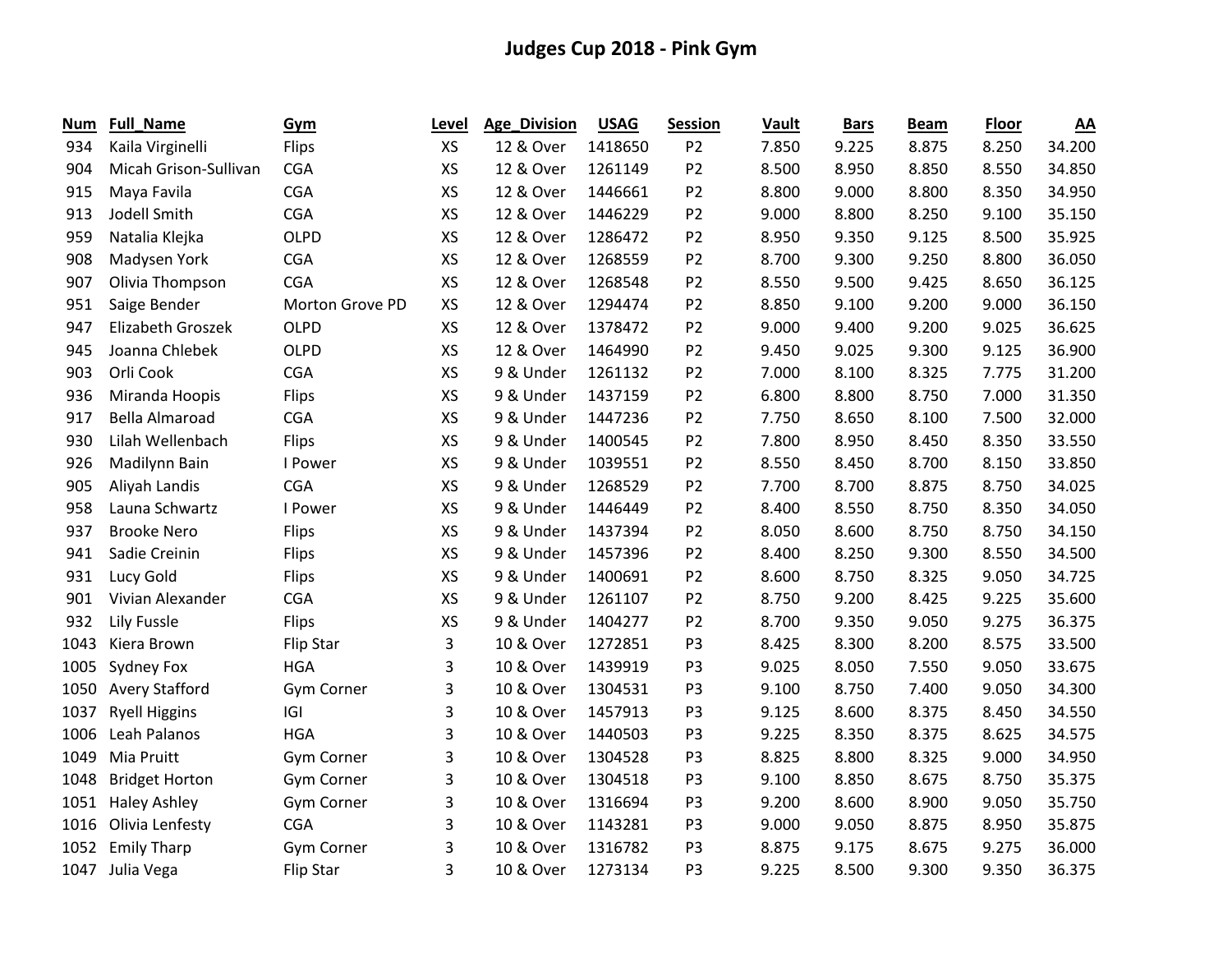| Num  | <b>Full_Name</b>        | <b>Gym</b>        | Level | <b>Age_Division</b> | <b>USAG</b> | <b>Session</b> | Vault | <b>Bars</b> | <b>Beam</b> | <b>Floor</b> | <u>AA</u> |
|------|-------------------------|-------------------|-------|---------------------|-------------|----------------|-------|-------------|-------------|--------------|-----------|
| 1020 | Johanna Kolb            | <b>CGA</b>        | 3     | 7 & Under           | 1259930     | P <sub>3</sub> | 8.425 | 7.900       | 7.550       | 6.700        | 30.575    |
| 1034 | Anaya Singla            | G                 | 3     | 7 & Under           | 1454276     | P <sub>3</sub> | 8.375 | 7.650       | 7.650       | 7.600        | 31.275    |
| 1003 | Makenzie Lietz          | <b>HGA</b>        | 3     | 7 & Under           | 1269410     | P <sub>3</sub> | 8.600 | 7.600       | 7.000       | 8.575        | 31.775    |
| 1040 | Cora Giblin             | IGI               | 3     | 7 & Under           | 1462286     | P <sub>3</sub> | 8.950 | 8.000       | 8.150       | 7.650        | 32.750    |
| 1008 | Vivian Pusateri         | <b>HGA</b>        | 3     | 7 & Under           | 1442512     | P <sub>3</sub> | 9.000 | 7.650       | 7.500       | 8.800        | 32.950    |
| 1065 | Lillian Seymour         | Flip Star         | 3     | 7 & Under           | 1427069     | P <sub>3</sub> | 8.525 | 8.200       | 7.800       | 9.050        | 33.575    |
| 1054 | <b>Blakely Hathcock</b> | <b>Gym Corner</b> | 3     | 7 & Under           | 1419879     | P <sub>3</sub> | 9.150 | 8.400       | 7.750       | 8.475        | 33.775    |
| 1002 | Callie Fulton           | <b>HGA</b>        | 3     | 7 & Under           | 1269382     | P <sub>3</sub> | 9.175 | 8.400       | 7.750       | 8.825        | 34.150    |
| 1063 | Mallory Czarnecki       | <b>Flip Star</b>  | 3     | 7 & Under           | 1424489     | P <sub>3</sub> | 8.850 | 8.750       | 7.500       | 9.100        | 34.200    |
| 1039 | Jenna Eldewek           | IGI               | 3     | 7 & Under           | 1462268     | P <sub>3</sub> | 8.850 | 8.850       | 8.150       | 8.600        | 34.450    |
| 1022 | Paisley Richardson      | <b>CGA</b>        | 3     | 7 & Under           | 1259936     | P <sub>3</sub> | 7.650 | 9.050       | 8.525       | 9.250        | 34.475    |
| 1069 | Audra Smith             | Flip Star         | 3     | 7 & Under           | 1433961     | P <sub>3</sub> | 9.025 | 8.550       | 8.100       | 8.800        | 34.475    |
| 1067 | Ally Berry              | Flip Star         | 3     | 7 & Under           | 1437004     | P <sub>3</sub> | 8.700 | 8.650       | 8.425       | 8.975        | 34.750    |
| 1001 | Ella Marek              | <b>HGA</b>        | 3     | 7 & Under           | 1264724     | P <sub>3</sub> | 8.950 | 8.900       | 8.000       | 8.925        | 34.775    |
| 1007 | Devan Aiwohi            | <b>HGA</b>        | 3     | 7 & Under           | 1442443     | P3             | 9.225 | 8.200       | 8.325       | 9.125        | 34.875    |
| 1058 | Anna Sears              | <b>Gym Corner</b> | 3     | 7 & Under           | 1454023     | P <sub>3</sub> | 9.000 | 8.850       | 8.750       | 9.325        | 35.925    |
| 1041 | Leia Ivanov             | PGC               | 3     | 7 & Under           | 1448394     | P <sub>3</sub> | 9.125 | 9.525       | 8.750       | 8.600        | 36.000    |
| 1036 | Madison Osika           | IGI               | 3     | 7 & Under           | 1455807     | P <sub>3</sub> | 9.325 | 8.825       | 8.975       | 9.325        | 36.450    |
| 1046 | Aimee Hannigan          | Flip Star         | 3     | 7 & Under           | 1272909     | P <sub>3</sub> | 9.175 | 8.800       | 9.400       | 9.550        | 36.925    |
| 1045 | <b>Hailey Hollock</b>   | Flip Star         | 3     | 7 & Under           | 1272905     | P <sub>3</sub> | 9.425 | 9.200       | 9.350       | 9.475        | 37.450    |
| 1053 | Mara Schick             | <b>Gym Corner</b> | 3     | 8 Year Old          | 1418606     | P3             | 8.425 | 7.700       | 7.350       | 8.700        | 32.175    |
| 1035 | Alexandra Kline         | IGI               | 3     | 8 Year Old          | 1454799     | P <sub>3</sub> | 8.825 | 8.050       | 7.725       | 8.200        | 32.800    |
| 1060 | Alaina Piechocinski     | Flip Star         | 3     | 8 Year Old          | 1420373     | P <sub>3</sub> | 8.600 | 7.850       | 8.025       | 8.425        | 32.900    |
| 1031 | Isabel Barrera          | IGI               | 3     | 8 Year Old          | 1453525     | P <sub>3</sub> | 9.150 | 8.700       | 7.550       | 7.750        | 33.150    |
| 1068 | Evelyn McKeever         | Flip Star         | 3     | 8 Year Old          | 1437206     | P <sub>3</sub> | 7.150 | 8.800       | 8.675       | 8.650        | 33.275    |
| 1070 | Madelyn Bowman          | Gym Corner        | 3     | 8 Year Old          | 1472859     | P <sub>3</sub> | 8.950 | 7.850       | 7.800       | 8.775        | 33.375    |
| 1027 | Jennavieve Baker        | <b>CGA</b>        | 3     | 8 Year Old          | 1449077     | P <sub>3</sub> | 9.375 | 8.650       | 7.300       | 8.075        | 33.400    |
| 1061 | Madison Koski           | Flip Star         | 3     | 8 Year Old          | 1421312     | P <sub>3</sub> | 8.875 | 8.850       | 6.850       | 8.875        | 33.450    |
| 1055 | Avery Lindsey           | Gym Corner        | 3     | 8 Year Old          | 1422941     | P <sub>3</sub> | 9.300 | 8.500       | 7.800       | 8.150        | 33.750    |
| 1011 | Lucille Hawryluk        | <b>CLGTC</b>      | 3     | 8 Year Old          | 1449032     | P <sub>3</sub> | 9.125 | 8.150       | 8.450       | 8.525        | 34.250    |
| 1017 | Micaela Brown           | <b>CGA</b>        | 3     | 8 Year Old          | 1259924     | P <sub>3</sub> | 9.050 | 8.925       | 8.025       | 8.400        | 34.400    |
| 1023 | Anshika Puri            | <b>CGA</b>        | 3     | 8 Year Old          | 1259938     | P <sub>3</sub> | 9.100 | 8.750       | 8.550       | 8.050        | 34.450    |
| 1033 | Kylin Woods             | G                 | 3     | 8 Year Old          | 1454229     | P <sub>3</sub> | 9.025 | 8.900       | 8.550       | 8.075        | 34.550    |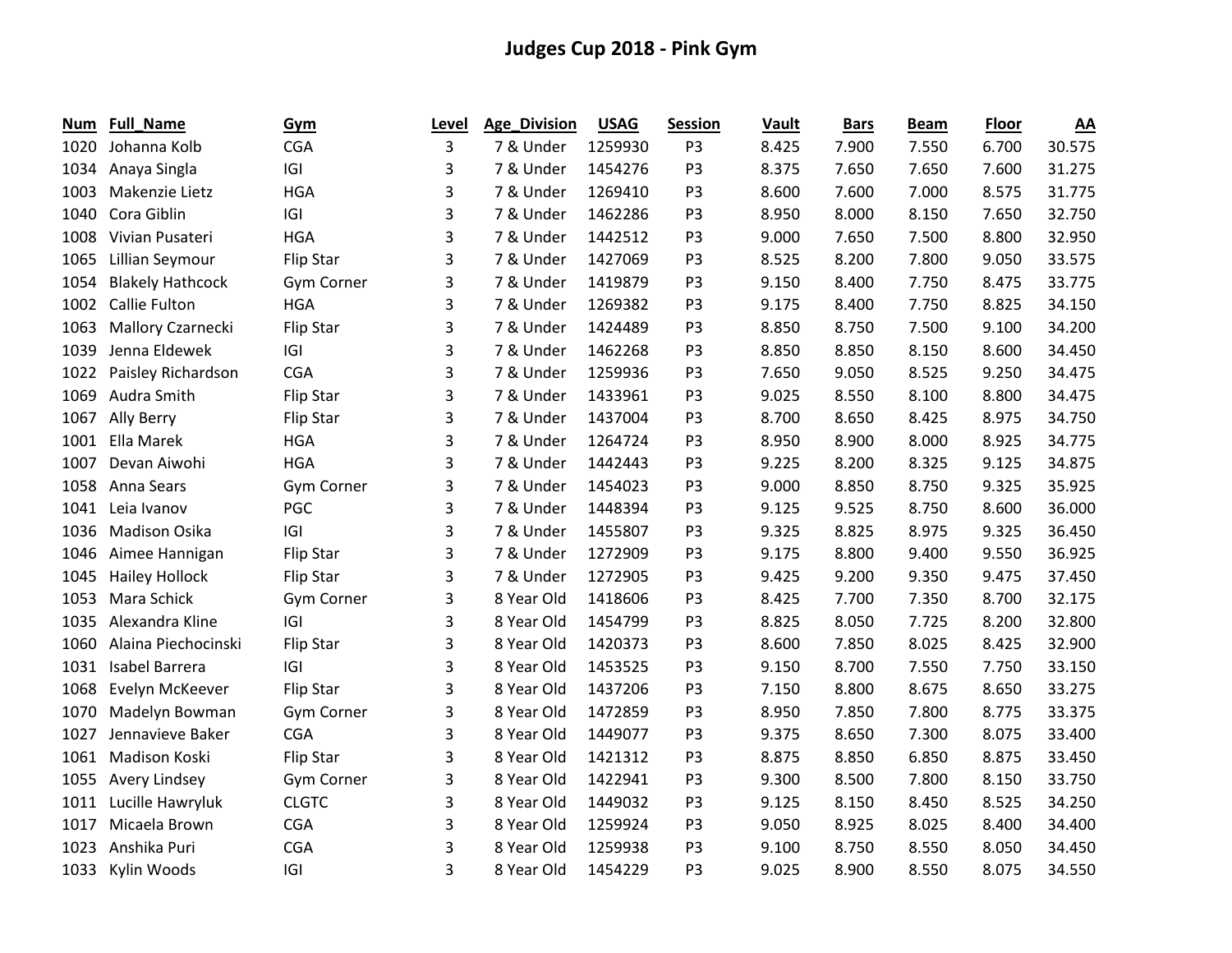| Num  | <b>Full_Name</b>     | Gym               | Level | Age_Division | <b>USAG</b> | <b>Session</b> | Vault | <b>Bars</b> | <b>Beam</b> | <b>Floor</b> | <u>AA</u> |
|------|----------------------|-------------------|-------|--------------|-------------|----------------|-------|-------------|-------------|--------------|-----------|
| 1014 | Alexis Zimmerman     | <b>CLGTC</b>      | 3     | 8 Year Old   | 1449286     | P <sub>3</sub> | 9.000 | 8.700       | 8.525       | 8.625        | 34.850    |
| 1057 | Petra Chiras         | <b>Gym Corner</b> | 3     | 8 Year Old   | 1434968     | P <sub>3</sub> | 9.000 | 8.850       | 8.375       | 8.875        | 35.100    |
| 1021 | Alexa Lake           | <b>CGA</b>        | 3     | 8 Year Old   | 1259932     | P <sub>3</sub> | 8.675 | 8.850       | 8.425       | 9.300        | 35.250    |
| 1025 | Kynnedi Schweighart  | <b>CGA</b>        | 3     | 8 Year Old   | 1261098     | P <sub>3</sub> | 8.975 | 8.850       | 8.900       | 8.700        | 35.425    |
| 1029 | Coleigh Hejza        | IGI               | 3     | 8 Year Old   | 1290893     | P <sub>3</sub> | 9.000 | 8.950       | 8.325       | 9.150        | 35.425    |
| 1015 | Dena Belikova        | <b>PGC</b>        | 3     | 8 Year Old   | 1395533     | P <sub>3</sub> | 9.150 | 9.050       | 8.625       | 9.125        | 35.950    |
| 1004 | <b>Allison Carey</b> | <b>HGA</b>        | 3     | 8 Year Old   | 1269416     | P <sub>3</sub> | 9.100 | 9.200       | 8.550       | 9.350        | 36.200    |
| 1028 | Nicole Trajaiel      | PGC               | 3     | 8 Year Old   | 1414527     | P <sub>3</sub> | 9.375 | 9.200       | 8.725       | 8.950        | 36.250    |
| 1042 | Ava Wagner           | PGC               | 3     | 8 Year Old   | 1460751     | P <sub>3</sub> | 9.475 | 9.350       | 8.800       | 9.000        | 36.625    |
| 1026 | Olivia Edington      | <b>CGA</b>        | 3     | 8 Year Old   | 1355593     | P <sub>3</sub> | 9.525 | 9.225       | 8.650       | 9.400        | 36.800    |
| 1030 | Samantha Domjan      | IGI               | 3     | 8 Year Old   | 1320181     | P <sub>3</sub> | 9.500 | 9.025       | 9.375       | 9.400        | 37.300    |
| 1024 | Farah Scott          | <b>CGA</b>        | 3     | 9 Year Old   | 1259940     | P <sub>3</sub> | 8.550 | 8.975       | 7.150       | 7.500        | 32.175    |
| 1019 | Sofia Kersh          | <b>CGA</b>        | 3     | 9 Year Old   | 1259928     | P <sub>3</sub> | 8.525 | 8.400       | 8.000       | 7.500        | 32.425    |
| 1010 | Annabella Getty      | <b>CLGTC</b>      | 3     | 9 Year Old   | 1449011     | P <sub>3</sub> | 8.850 | 8.250       | 8.550       | 8.300        | 33.950    |
| 1038 | Gina Yang            | IGI               | 3     | 9 Year Old   | 1459764     | P <sub>3</sub> | 8.950 | 8.700       | 7.650       | 8.950        | 34.250    |
| 1012 | Jessie Merritt       | <b>CLGTC</b>      | 3     | 9 Year Old   | 1449126     | P <sub>3</sub> | 9.350 | 8.450       | 8.350       | 8.150        | 34.300    |
| 1066 | Greta Kornmuller     | Flip Star         | 3     | 9 Year Old   | 1427273     | P <sub>3</sub> | 8.625 | 8.450       | 8.600       | 8.675        | 34.350    |
| 1009 | Elena Columbaro      | <b>CLGTC</b>      | 3     | 9 Year Old   | 1448931     | P <sub>3</sub> | 8.975 | 8.200       | 8.700       | 8.750        | 34.625    |
| 1062 | Erin Groberski       | Flip Star         | 3     | 9 Year Old   | 1424386     | P <sub>3</sub> | 8.975 | 8.850       | 8.600       | 8.825        | 35.250    |
| 1056 | Chloe Martin         | Gym Corner        | 3     | 9 Year Old   | 1428758     | P <sub>3</sub> | 8.500 | 9.100       | 8.900       | 8.825        | 35.325    |
| 1018 | Karsyn Horn          | <b>CGA</b>        | 3     | 9 Year Old   | 1259926     | P <sub>3</sub> | 9.125 | 9.025       | 8.550       | 8.700        | 35.400    |
| 1059 | <b>Mariah Nolte</b>  | Gym Corner        | 3     | 9 Year Old   | 1470692     | P <sub>3</sub> | 9.450 | 8.900       | 8.750       | 8.775        | 35.875    |
| 1064 | Violet Slowik        | Flip Star         | 3     | 9 Year Old   | 1424667     | P <sub>3</sub> | 9.000 | 9.375       | 9.000       | 9.250        | 36.625    |
| 1032 | Kotryna Kaminskaite  | IGI               | 3     | 9 Year Old   | 1453613     | P <sub>3</sub> | 9.125 | 9.350       | 8.950       | 9.225        | 36.650    |
| 1125 | Makenna Irwin        | SGC               | 5     | 10 Year Ol   | 1187366     | P4             | 8.450 | 7.450       | 7.300       | 8.575        | 31.775    |
| 1120 | <b>Finley Lane</b>   | Hayasaki          | 5     | 10 Year Ol   | 1156048     | P4             | 8.600 | 7.600       | 8.575       | 8.500        | 33.275    |
| 1134 | Rosabella Barbara    | IGI               | 5     | 10 Year Ol   | 1221323     | P4             | 9.150 | 6.450       | 8.550       | 9.125        | 33.275    |
| 1129 | Tatiana Kranov       | IGI               | 5     | 10 Year Ol   | 1014891     | P4             | 8.550 | 8.225       | 8.075       | 9.075        | 33.925    |
| 1116 | MaKenzee Johnson     | <b>CGA</b>        | 5     | 10 Year Ol   | 1014353     | <b>P4</b>      | 8.825 | 8.450       | 8.250       | 8.600        | 34.125    |
| 1118 | Prestyn Roberts      | <b>CGA</b>        | 5     | 10 Year Ol   | 1014421     | P4             | 8.300 | 8.800       | 8.725       | 8.700        | 34.525    |
| 1109 | Natalia Maklezow     | <b>CLGTC</b>      | 5     | 10 Year Ol   | 1170169     | P4             | 8.300 | 8.000       | 9.000       | 9.250        | 34.550    |
| 1149 | Mia Aguado           | Lakeshore MtProsp | 5     | 10 Year Ol   | 1069950     | P4             | 8.850 | 7.950       | 8.525       | 9.275        | 34.600    |
| 1412 | Isabella Bradle      | PEGA              | 5     | 10 Year Ol   | 998258      | P <sub>4</sub> | 8.425 | 8.500       | 8.875       | 9.100        | 34.900    |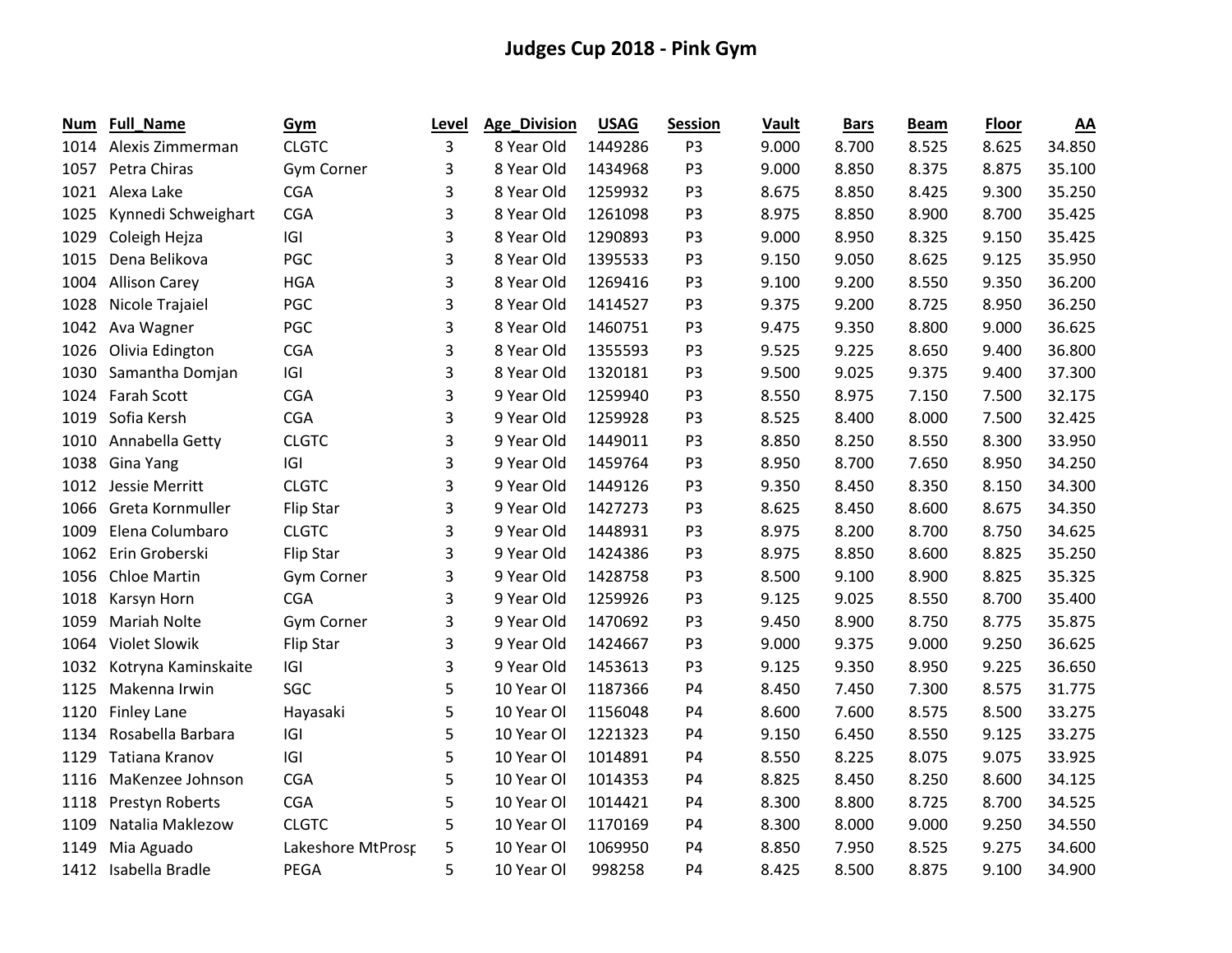| Num  | Full_Name               | Gym               | Level | Age_Division | <b>USAG</b> | <b>Session</b> | Vault | <b>Bars</b> | <b>Beam</b> | <b>Floor</b> | <u>AA</u> |
|------|-------------------------|-------------------|-------|--------------|-------------|----------------|-------|-------------|-------------|--------------|-----------|
| 1101 | <b>Addison Nabielec</b> | <b>HGA</b>        | 5     | 10 Year Ol   | 1006430     | P4             | 9.150 | 8.600       | 8.450       | 9.300        | 35.500    |
| 1104 | Maria Kakish            | <b>HGA</b>        | 5     | 10 Year Ol   | 1015251     | <b>P4</b>      | 9.150 | 8.900       | 8.475       | 9.500        | 36.025    |
| 1138 | Mila Gordon             | PGC               | 5     | 10 Year Ol   | 1327961     | P4             | 8.875 | 8.850       | 9.000       | 9.300        | 36.025    |
| 1147 | Azra Cicek              | Lakeshore MtProsp | 5     | 10 Year Ol   | 1064823     | P4             | 9.200 | 8.950       | 8.600       | 9.450        | 36.200    |
| 1413 | <b>Tobie Compton</b>    | <b>PEGA</b>       | 5     | 10 Year Ol   | 1033966     | P4             | 8.875 | 9.150       | 9.000       | 9.375        | 36.400    |
| 1461 | Ava Greisman            | American Academy  | 5     | 11 Year Ol   | 964399      | P4             | 7.550 | 7.775       | 7.500       | 8.525        | 31.350    |
| 1135 | Gianna Alberti          | IGI               | 5     | 11 Year Ol   | 1221329     | P4             | 8.550 | 8.500       | 7.300       | 8.325        | 32.675    |
| 1126 | Kennedy Hannah          | IGI               | 5     | 11 Year Ol   | 586446      | P4             | 8.075 | 8.150       | 8.850       | 8.675        | 33.750    |
| 1127 | Karenna Cuttica         | IGI               | 5     | 11 Year Ol   | 957902      | P4             | 8.600 | 7.600       | 8.750       | 8.950        | 33.900    |
| 1124 | Kaley Sherwood          | SGC               | 5     | 11 Year Ol   | 1017342     | <b>P4</b>      | 8.550 | 7.800       | 9.000       | 9.250        | 34.600    |
| 1137 | Erin Love               | IGI               | 5     | 11 Year Ol   | 1221445     | P4             | 8.925 | 8.350       | 8.650       | 8.800        | 34.725    |
| 1154 | Kendall Bonnema         | Flip Star         | 5     | 11 Year Ol   | 989455      | <b>P4</b>      | 8.625 | 8.650       | 9.150       | 8.900        | 35.325    |
| 650  | Julia Allegretti        | Lakeshore MtProsp | 5     | 11 Year Ol   | 1250323     | P4             | 9.125 | 9.075       | 8.925       | 9.500        | 36.625    |
| 1414 | <b>Grace Pauli</b>      | <b>PEGA</b>       | 5     | 11 Year Ol   | 1083947     | P4             | 8.775 | 9.250       | 9.450       | 9.425        | 36.900    |
| 1121 | Alaire Gordon           | SGC               | 5     | 12 & Over    | 965156      | <b>P4</b>      | 8.475 | 7.250       | 7.600       | 8.725        | 32.050    |
| 1145 | Katherine Benoit        | Goldens           | 5     | 12 & Over    | 1454531     | P4             | 8.025 | 8.250       | 8.450       | 7.600        | 32.325    |
| 1114 | Maya McCaffrey          | <b>CGA</b>        | 5     | 12 & Over    | 971749      | <b>P4</b>      | 8.850 | 7.000       | 8.725       | 8.950        | 33.525    |
| 1119 | Izzy Hohman             | <b>CGA</b>        | 5     | 12 & Over    | 1025068     | P4             | 9.050 | 8.650       | 7.400       | 9.025        | 34.125    |
| 1115 | Grace Hohman            | <b>CGA</b>        | 5     | 12 & Over    | 1014349     | P4             | 8.650 | 8.550       | 8.000       | 8.950        | 34.150    |
| 1110 | Naydelene Ortiz         | <b>CLGTC</b>      | 5     | 12 & Over    | 1170266     | P4             | 8.600 | 8.075       | 8.525       | 9.000        | 34.200    |
| 1103 | Gabriella DeCristofaro  | <b>HGA</b>        | 5     | 12 & Over    | 1008486     | P4             | 8.600 | 8.700       | 8.700       | 9.200        | 35.200    |
| 1102 | Avangelina Lombardo     | <b>HGA</b>        | 5     | 12 & Over    | 957024      | P4             | 9.275 | 7.850       | 9.075       | 9.275        | 35.475    |
| 1105 | <b>Brooke Halwix</b>    | <b>HGA</b>        | 5     | 12 & Over    | 1023109     | P4             | 9.000 | 8.750       | 8.700       | 9.025        | 35.475    |
| 1123 | Camryn Poggenpohl       | SGC               | 5     | 9 & Under    | 965680      | P4             | 8.625 | 7.200       | 8.100       | 8.725        | 32.650    |
| 1122 | <b>Brooklyn Niemerg</b> | SGC               | 5     | 9 & Under    | 965677      | P4             | 8.450 | 7.775       | 8.225       | 8.825        | 33.275    |
| 1132 | Emma Glashin            | IGI               | 5     | 9 & Under    | 1216079     | P4             | 8.575 | 8.750       | 8.200       | 7.750        | 33.275    |
| 1155 | Lana Bruggeman          | PGC               | 5     | 9 & Under    | 1008047     | P4             | 8.875 | 7.500       | 8.125       | 8.900        | 33.400    |
| 1131 | Adrianna Wilkowski      | IGI               | 5     | 9 & Under    | 1216061     | P4             | 8.725 | 7.950       | 8.725       | 8.125        | 33.525    |
| 1113 | Saige Florsheim         | PGC               | 5     | 9 & Under    | 1089062     | P4             | 8.150 | 8.200       | 8.600       | 8.925        | 33.875    |
| 1128 | Audrey Dugan            | IGI               | 5     | 9 & Under    | 1010449     | P4             | 8.700 | 7.850       | 8.800       | 8.775        | 34.125    |
| 1111 | Samantha Dino           | PGC               | 5     | 9 & Under    | 1007459     | P4             | 8.775 | 8.050       | 8.525       | 9.050        | 34.400    |
| 1112 | Sofia Avrukh            | PGC               | 5     | 9 & Under    | 1068822     | P4             | 8.100 | 8.525       | 9.000       | 8.950        | 34.575    |
| 1130 | Valencia Ptak           | IGI               | 5     | 9 & Under    | 1081649     | P <sub>4</sub> | 8.600 | 8.325       | 8.900       | 9.000        | 34.825    |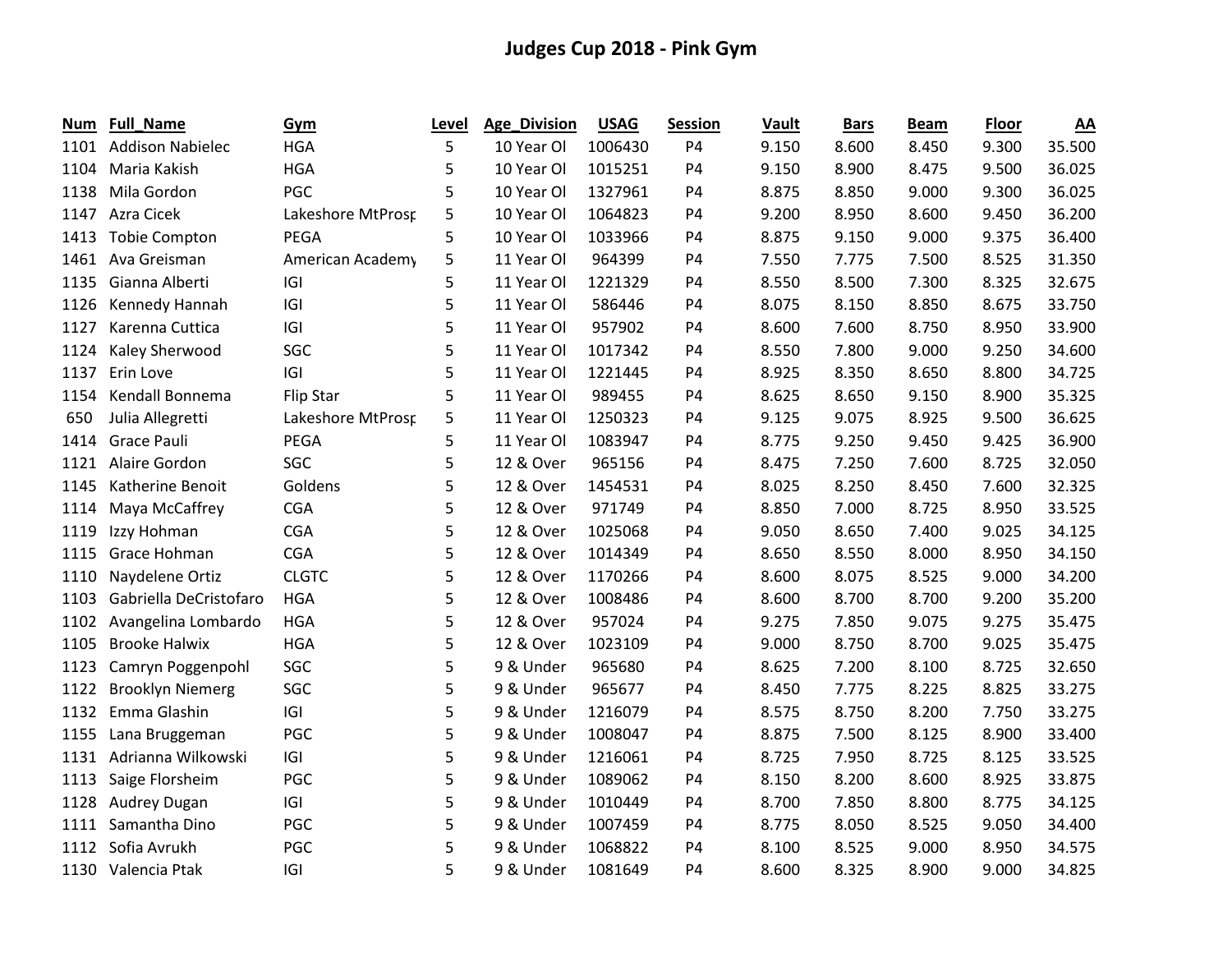| Num  | Full_Name                               | Gym                      | Level | <b>Age_Division</b> | <b>USAG</b> | <b>Session</b> | Vault | <b>Bars</b> | <b>Beam</b> | Floor | <u>AA</u> |
|------|-----------------------------------------|--------------------------|-------|---------------------|-------------|----------------|-------|-------------|-------------|-------|-----------|
| 1117 | Jada McCabe                             | <b>CGA</b>               | 5     | 9 & Under           | 1014383     | P4             | 8.950 | 8.350       | 8.575       | 9.125 | 35.000    |
| 1150 | Jenna Aguado                            | Lakeshore MtProsr        | 5     | 9 & Under           | 1069958     | <b>P4</b>      | 8.800 | 8.550       | 8.400       | 9.275 | 35.025    |
| 1136 | Katerina Skaltsas                       | IGI                      | 5     | 9 & Under           | 1221336     | <b>P4</b>      | 8.525 | 8.850       | 8.850       | 8.850 | 35.075    |
| 1106 | <b>Bailey Keller</b>                    | <b>HGA</b>               | 5     | 9 & Under           | 1116000     | P4             | 9.050 | 8.250       | 8.800       | 9.200 | 35.300    |
| 1148 | Natalia Pudelko                         | Lakeshore MtProsp        | 5     | 9 & Under           | 1068318     | P4             | 9.000 | 9.300       | 8.750       | 9.375 | 36.425    |
| 1146 | Claire Bazan                            | <b>Flip Star</b>         | 5     | 9 & Under           | 1059769     | P4             | 8.850 | 9.050       | 9.450       | 9.100 | 36.450    |
| 1151 | Caroline Moreau                         | Lakeshore MtProsr        | 5     | 9 & Under           | 1174676     | P4             | 8.950 | 9.500       | 9.450       | 9.200 | 37.100    |
| 1246 | Kaylee Hibbeln                          | <b>TGZ</b>               | 3     | 10 & Over           | 1385459     | <b>P5</b>      | 8.600 | 8.725       | 7.600       | 8.350 | 33.275    |
| 1202 | Mya Smittkamp                           | <b>Talents Unlimited</b> | 3     | 10 & Over           | 1290330     | P <sub>5</sub> | 8.750 | 8.950       | 8.450       | 8.400 | 34.550    |
| 1241 | Madelyn Ripper                          | <b>TGZ</b>               | 3     | 10 & Over           | 1382359     | <b>P5</b>      | 9.000 | 8.425       | 8.750       | 8.650 | 34.825    |
| 1242 | Kennedi Copeland                        | <b>TGZ</b>               | 3     | 10 & Over           | 1382402     | P <sub>5</sub> | 8.825 | 8.975       | 8.450       | 8.750 | 35.000    |
| 1251 | Rylee Gorzynski                         | <b>Flying High</b>       | 3     | 10 & Over           | 1398041     | P <sub>5</sub> | 9.250 | 8.550       | 8.450       | 9.050 | 35.300    |
| 1204 | Madison Wheeler-Rhoac Talents Unlimited |                          | 3     | 10 & Over           | 1290336     | P <sub>5</sub> | 9.000 | 8.800       | 8.775       | 8.750 | 35.325    |
| 1253 | Zane Velkme                             | <b>Flying High</b>       | 3     | 10 & Over           | 1401308     | P <sub>5</sub> | 9.250 | 8.425       | 9.050       | 8.675 | 35.400    |
| 1231 | <b>Aubrey Bates</b>                     | I Power                  | 3     | 10 & Over           | 1206024     | <b>P5</b>      | 8.900 | 8.950       | 8.900       | 8.800 | 35.550    |
| 1208 | Anabella Kierski                        | <b>River City</b>        | 3     | 10 & Over           | 1225988     | <b>P5</b>      | 8.850 | 9.300       | 8.775       | 8.775 | 35.700    |
| 1201 | Aidya Brewington                        | <b>Talents Unlimited</b> | 3     | 10 & Over           | 1290328     | P <sub>5</sub> | 9.275 | 9.425       | 8.900       | 8.800 | 36.400    |
| 1203 | Abby Clodfelder                         | <b>Talents Unlimited</b> | 3     | 10 & Over           | 1290334     | P <sub>5</sub> | 8.950 | 9.225       | 8.950       | 9.325 | 36.450    |
| 1229 | Aine Tuma                               | <b>PEGA</b>              | 3     | 10 & Over           | 1411074     | P <sub>5</sub> | 9.600 | 9.050       | 9.200       | 9.125 | 36.975    |
| 1216 | Milena Messick                          | Ultimate                 | 3     | 7 & Under           | 1428789     | <b>P5</b>      | 8.400 | 7.850       | 6.700       | 7.700 | 30.650    |
| 1212 | <b>Elodie Nichols</b>                   | Ultimate                 | 3     | 7 & Under           | 1405028     | <b>P5</b>      | 8.800 | 7.775       | 6.700       | 8.300 | 31.575    |
| 1244 | Lilly Zubor                             | <b>TGZ</b>               | 3     | 7 & Under           | 1382604     | P <sub>5</sub> | 8.250 | 8.325       | 7.550       | 8.325 | 32.450    |
| 1238 | Scarlett Eslinger                       | I Power                  | 3     | 7 & Under           | 1360867     | P <sub>5</sub> | 9.150 | 8.100       | 7.950       | 7.350 | 32.550    |
| 1237 | Quincey LeBeane                         | I Power                  | 3     | 7 & Under           | 1326149     | P <sub>5</sub> | 8.800 | 8.350       | 7.150       | 8.550 | 32.850    |
| 1217 | Piper Lerner                            | Ultimate                 | 3     | 7 & Under           | 1428812     | P <sub>5</sub> | 8.900 | 8.625       | 7.400       | 8.200 | 33.125    |
| 1239 | <b>Kendall Perraut</b>                  | I Power                  | 3     | 7 & Under           | 1360875     | <b>P5</b>      | 9.000 | 7.750       | 8.600       | 7.825 | 33.175    |
| 1222 | <b>Brooke Elfering</b>                  | Ultimate                 | 3     | 7 & Under           | 1439314     | P <sub>5</sub> | 8.950 | 7.400       | 8.550       | 8.300 | 33.200    |
| 1221 | Tristelle Gozun                         | Ultimate                 | 3     | 7 & Under           | 1439054     | P <sub>5</sub> | 9.000 | 8.425       | 8.600       | 7.750 | 33.775    |
| 1206 | Sloan Vilk                              | <b>Talents Unlimited</b> | 3     | 7 & Under           | 1426409     | <b>P5</b>      | 8.750 | 9.025       | 8.700       | 9.025 | 35.500    |
| 1234 | Rayna Harshbarger                       | I Power                  | 3     | 7 & Under           | 1246176     | P <sub>5</sub> | 8.900 | 9.275       | 8.950       | 9.175 | 36.300    |
| 1225 | Karmen Cooksey                          | PEGA                     | 3     | 7 & Under           | 1330465     | P <sub>5</sub> | 9.100 | 9.075       | 9.050       | 9.400 | 36.625    |
| 1218 | <b>Emory Nero</b>                       | Ultimate                 | 3     | 8 Year Old          | 1433187     | P <sub>5</sub> | 8.250 | 7.750       | 8.000       | 0.000 | 24.000    |
| 1215 | Ella Gordon                             | Ultimate                 | 3     | 8 Year Old          | 1408671     | P <sub>5</sub> | 8.500 | 8.225       | 6.450       | 8.250 | 31.425    |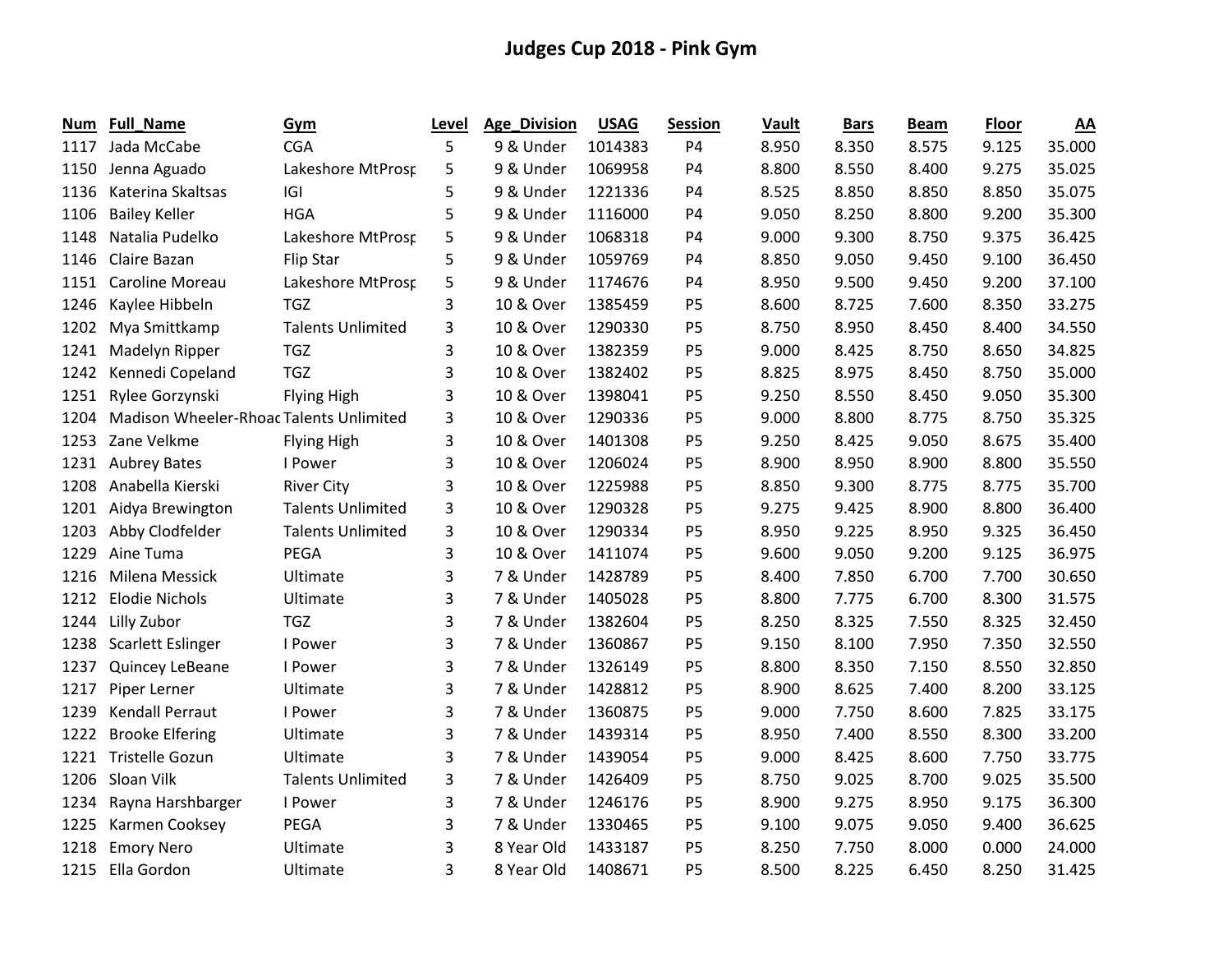| Num  | Full_Name                 | <b>Gym</b>               | Level          | Age_Division | <b>USAG</b> | <b>Session</b> | Vault | <b>Bars</b> | <b>Beam</b> | <b>Floor</b> | <u>AA</u> |
|------|---------------------------|--------------------------|----------------|--------------|-------------|----------------|-------|-------------|-------------|--------------|-----------|
| 1245 | Meloddi Wetu              | <b>TGZ</b>               | 3              | 8 Year Old   | 1383432     | P <sub>5</sub> | 8.575 | 6.925       | 8.375       | 8.450        | 32.325    |
| 1247 | <b>Violet Crary</b>       | <b>TGZ</b>               | 3              | 8 Year Old   | 1389112     | <b>P5</b>      | 8.250 | 7.800       | 8.050       | 8.750        | 32.850    |
| 1220 | Lillian LaTourette        | Ultimate                 | 3              | 8 Year Old   | 1437300     | P <sub>5</sub> | 8.450 | 8.400       | 7.850       | 8.325        | 33.025    |
| 1243 | Margo Martensen           | <b>TGZ</b>               | 3              | 8 Year Old   | 1382485     | P <sub>5</sub> | 8.400 | 8.200       | 7.950       | 8.700        | 33.250    |
| 1240 | Isabella Culotta          | <b>TGZ</b>               | 3              | 8 Year Old   | 1293949     | P <sub>5</sub> | 9.250 | 8.725       | 6.950       | 8.650        | 33.575    |
| 1252 | <b>Emily Pocica</b>       | <b>Flying High</b>       | 3              | 8 Year Old   | 1400710     | P <sub>5</sub> | 8.950 | 8.125       | 7.650       | 9.150        | 33.875    |
| 1219 | Tabitha Gamalski          | Ultimate                 | 3              | 8 Year Old   | 1436615     | <b>P5</b>      | 8.900 | 9.000       | 7.400       | 8.850        | 34.150    |
| 1248 | Maya Chetreanu            | <b>TGZ</b>               | 3              | 8 Year Old   | 1391549     | P <sub>5</sub> | 8.500 | 9.000       | 8.500       | 8.700        | 34.700    |
| 1249 | Raegan Krautkramer        | <b>ESCX</b>              | 3              | 8 Year Old   | 1322918     | <b>P5</b>      | 9.150 | 8.650       | 8.750       | 8.550        | 35.100    |
| 1232 | Megan Suchaczewski        | I Power                  | 3              | 8 Year Old   | 1206038     | P <sub>5</sub> | 8.900 | 9.100       | 8.250       | 8.900        | 35.150    |
| 1228 | <b>Madeline Stevenart</b> | PEGA                     | 3              | 8 Year Old   | 1407175     | P <sub>5</sub> | 9.300 | 8.800       | 8.400       | 8.850        | 35.350    |
| 1226 | Mirabel Ray               | PEGA                     | 3              | 8 Year Old   | 1401100     | P <sub>5</sub> | 9.400 | 8.925       | 8.500       | 8.800        | 35.625    |
| 1213 | Evelyn Perna              | Ultimate                 | 3              | 8 Year Old   | 1405284     | P <sub>5</sub> | 9.150 | 8.925       | 8.875       | 8.700        | 35.650    |
| 1236 | <b>Rylee Beck</b>         | I Power                  | 3              | 8 Year Old   | 1253141     | P <sub>5</sub> | 9.175 | 8.925       | 8.950       | 9.025        | 36.075    |
| 1235 | Madelyn Soper             | I Power                  | 3              | 8 Year Old   | 1246189     | <b>P5</b>      | 9.300 | 8.825       | 9.050       | 9.000        | 36.175    |
| 1227 | Lexi Hohenbery            | PEGA                     | 3              | 8 Year Old   | 1403562     | <b>P5</b>      | 9.150 | 9.150       | 9.225       | 9.225        | 36.750    |
| 1209 | Maleah Kelton             | <b>River City</b>        | 3              | 8 Year Old   | 1275473     | P <sub>5</sub> | 9.200 | 9.125       | 9.100       | 9.400        | 36.825    |
| 1211 | Amanda Hough              | Ultimate                 | 3              | 9 Year Old   | 1404152     | P <sub>5</sub> | 8.800 | 7.200       | 7.725       | 8.325        | 32.050    |
| 1207 | Kaidence Eveland          | <b>Talents Unlimited</b> | 3              | 9 Year Old   | 1426722     | P <sub>5</sub> | 8.800 | 8.350       | 7.850       | 8.600        | 33.600    |
| 1255 | Myli Tapscott             | <b>Talents Unlimited</b> | 3              | 9 Year Old   | 1459562     | <b>P5</b>      | 8.500 | 8.550       | 8.450       | 8.350        | 33.850    |
| 1250 | <b>Brooke Salomoun</b>    | <b>ESCX</b>              | 3              | 9 Year Old   | 1458315     | P <sub>5</sub> | 8.750 | 9.100       | 8.225       | 8.575        | 34.650    |
| 1214 | Sophia Bott               | Ultimate                 | 3              | 9 Year Old   | 1406245     | P <sub>5</sub> | 9.275 | 8.425       | 8.700       | 8.775        | 35.175    |
| 1205 | Alexis Landsaw            | <b>Talents Unlimited</b> | 3              | 9 Year Old   | 1290379     | P <sub>5</sub> | 9.000 | 8.650       | 8.825       | 8.800        | 35.275    |
| 1210 | Caylah Sanchez            | Ultimate                 | 3              | 9 Year Old   | 1284404     | P <sub>5</sub> | 8.750 | 9.100       | 9.000       | 8.750        | 35.600    |
| 1233 | Makayla Harden            | I Power                  | 3              | 9 Year Old   | 1246174     | P <sub>5</sub> | 9.350 | 9.000       | 8.650       | 8.950        | 35.950    |
| 1254 | Katherine Trolley         | <b>Flying High</b>       | 3              | 9 Year Old   | 1402764     | P <sub>5</sub> | 8.700 | 8.850       | 9.200       | 9.250        | 36.000    |
| 1230 | Suzana Coulter            | I Power                  | 3              | 9 Year Old   | 1039548     | <b>P5</b>      | 9.175 | 9.250       | 8.750       | 9.050        | 36.225    |
| 1223 | Rebecca Lopez             | PEGA                     | 3              | 9 Year Old   | 1301224     | P <sub>5</sub> | 9.300 | 8.975       | 9.350       | 9.150        | 36.775    |
| 1317 | <b>Harper Scott</b>       | <b>CGA</b>               | $\overline{2}$ | 7 & Under    | 1451775     | P <sub>6</sub> | 8.350 | 7.000       | 7.750       | 8.500        | 31.600    |
| 1301 | Ava Lane                  | <b>HGA</b>               | $\overline{2}$ | 7 & Under    | 1269378     | <b>P6</b>      | 7.250 | 8.350       | 8.400       | 8.200        | 32.200    |
| 1314 | <b>Lily Chambers</b>      | <b>CGA</b>               | $\overline{2}$ | 7 & Under    | 1444617     | P <sub>6</sub> | 8.250 | 8.100       | 8.500       | 8.725        | 33.575    |
| 1318 | Gemma Serafini            | <b>HGA</b>               | $\overline{2}$ | 7 & Under    | 1447574     | <b>P6</b>      | 8.350 | 8.375       | 8.600       | 8.700        | 34.025    |
|      | 1313 Violet McLoughlin    | <b>CGA</b>               | $\overline{2}$ | 7 & Under    | 1443708     | <b>P6</b>      | 8.250 | 8.250       | 9.050       | 8.975        | 34.525    |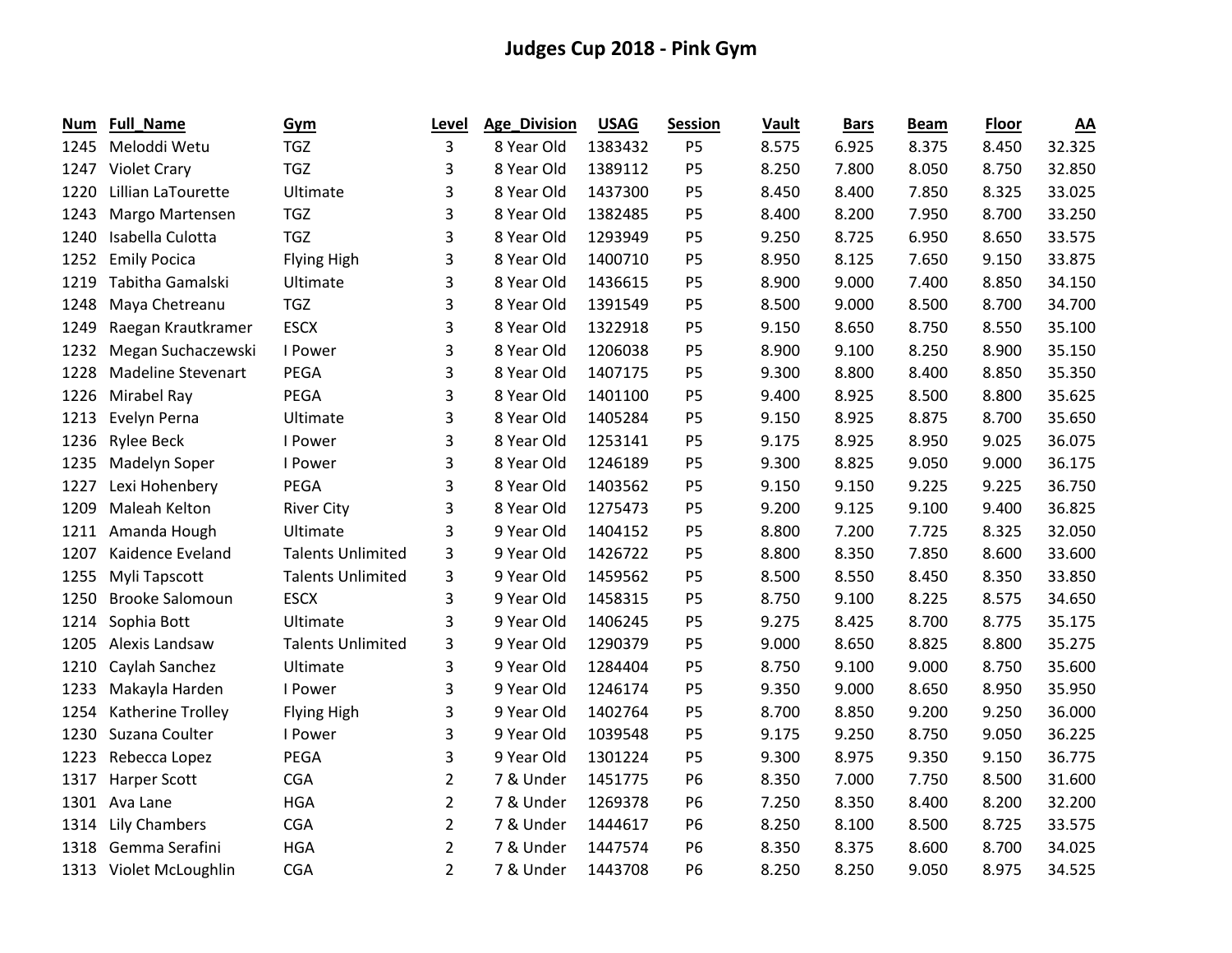| Num  | <b>Full_Name</b>      | Gym                | Level          | Age_Division | <b>USAG</b> | <b>Session</b> | Vault | <b>Bars</b> | <b>Beam</b> | <b>Floor</b> | $\underline{AA}$ |
|------|-----------------------|--------------------|----------------|--------------|-------------|----------------|-------|-------------|-------------|--------------|------------------|
| 1305 | Giuliana Lombardo     | <b>HGA</b>         | $\overline{2}$ | 7 & Under    | 1440748     | P <sub>6</sub> | 8.800 | 8.000       | 9.150       | 9.025        | 34.975           |
| 1316 | Sarah Surratt         | <b>CGA</b>         | $\overline{2}$ | 7 & Under    | 1449257     | <b>P6</b>      | 8.650 | 8.700       | 9.000       | 8.800        | 35.150           |
| 1304 | Erin Yolo             | <b>HGA</b>         | $\overline{2}$ | 7 & Under    | 1440600     | <b>P6</b>      | 8.600 | 8.650       | 9.050       | 8.900        | 35.200           |
| 1311 | Sophie Burkybile      | <b>CGA</b>         | $\overline{2}$ | 7 & Under    | 1441603     | <b>P6</b>      | 8.500 | 8.850       | 8.975       | 9.150        | 35.475           |
| 1303 | Kayla Hull            | <b>HGA</b>         | $\overline{2}$ | 7 & Under    | 1440148     | P <sub>6</sub> | 8.700 | 9.225       | 9.000       | 9.075        | 36.000           |
| 1312 | Libby Johnson         | <b>CGA</b>         | $\overline{2}$ | 7 & Under    | 1443667     | <b>P6</b>      | 9.050 | 9.050       | 8.950       | 9.175        | 36.225           |
| 1309 | Sophia Cravens        | <b>CGA</b>         | $\overline{2}$ | 8 & Over     | 1440960     | <b>P6</b>      | 8.350 | 7.950       | 8.175       | 8.175        | 32.650           |
| 1308 | Ilada Butler          | <b>CGA</b>         | $\overline{2}$ | 8 & Over     | 1440827     | <b>P6</b>      | 8.700 | 8.250       | 8.375       | 8.850        | 34.175           |
| 1302 | Olivia Angiulo        | <b>HGA</b>         | $\overline{2}$ | 8 & Over     | 1439455     | P <sub>6</sub> | 8.600 | 8.750       | 8.850       | 8.950        | 35.150           |
| 1310 | Zoe Parker            | <b>CGA</b>         | $\overline{2}$ | 8 & Over     | 1441057     | <b>P6</b>      | 9.000 | 9.250       | 8.450       | 8.500        | 35.200           |
| 1307 | Ana Alvarez Wyman     | CGA                | $\overline{2}$ | 8 & Over     | 1360862     | P6             | 9.100 | 8.950       | 8.325       | 9.225        | 35.600           |
| 1306 | Moriah Wheeler        | <b>CGA</b>         | $\overline{2}$ | 8 & Over     | 1268577     | P <sub>6</sub> | 8.950 | 9.550       | 8.500       | 8.975        | 35.975           |
| 1315 | Savanna Hughes        | <b>CGA</b>         | $\overline{2}$ | 8 & Over     | 1447249     | <b>P6</b>      | 9.000 | 9.250       | 9.350       | 9.475        | 37.075           |
| 1336 | <b>Isabel Rivas</b>   | Morton Grove PD    | XB             | 8 & Under    | 1315264     | <b>P6</b>      | 0.000 | 0.000       | 8.550       | 8.925        | 17.475           |
| 1332 | Sienna DiBasilio      | Morton Grove PD    | XB             | 8 & Under    | 1459751     | <b>P6</b>      | 8.000 | 8.050       | 8.300       | 8.800        | 33.150           |
| 1325 | Juleen Fleitas        | <b>Flying High</b> | XB             | 8 & Under    | 1462045     | <b>P6</b>      | 8.200 | 8.650       | 9.000       | 7.550        | 33.400           |
| 1321 | Eva Martinez          | <b>Flying High</b> | XB             | 8 & Under    | 1463623     | <b>P6</b>      | 8.450 | 8.350       | 9.250       | 8.250        | 34.300           |
| 1334 | Ellie Remiker         | Morton Grove PD    | XB             | 8 & Under    | 1294435     | P <sub>6</sub> | 9.000 | 8.050       | 8.750       | 8.650        | 34.450           |
| 1329 | Lily Scheel           | Danville           | XB             | 8 & Under    | 1456737     | <b>P6</b>      | 7.600 | 9.350       | 8.875       | 9.175        | 35.000           |
| 1328 | Harper Musk           | Danville           | XB             | 8 & Under    | 1456716     | P6             | 8.400 | 9.050       | 8.575       | 9.150        | 35.175           |
| 1331 | Ava Aigner            | Morton Grove PD    | XB             | 8 & Under    | 1315269     | P6             | 8.700 | 8.600       | 8.750       | 9.150        | 35.200           |
| 1337 | <b>Riley Paliza</b>   | Morton Grove PD    | XB             | 8 & Under    | 1315392     | P6             | 8.800 | 8.750       | 8.600       | 9.150        | 35.300           |
| 1330 | Chevelle White        | Danville           | XB             | 8 & Under    | 1457140     | <b>P6</b>      | 9.000 | 9.450       | 9.100       | 9.450        | 37.000           |
| 1338 | Ava Dixon             | Danville           | XB             | 8 & Under    | 1271365     | P <sub>6</sub> | 9.100 | 9.475       | 9.375       | 9.475        | 37.425           |
| 1333 | Alexis DiBasilio      | Morton Grove PD    | XB             | 9 & Over     | 1459753     | <b>P6</b>      | 8.550 | 8.150       | 8.550       | 8.400        | 33.650           |
| 1322 | <b>Emerlyn Deck</b>   | <b>Flying High</b> | XB             | 9 & Over     | 1437116     | P6             | 8.550 | 8.150       | 8.550       | 8.850        | 34.100           |
| 1335 | Cheyenne Heller       | Morton Grove PD    | XB             | 9 & Over     | 1304215     | P <sub>6</sub> | 8.900 | 8.350       | 8.950       | 9.025        | 35.225           |
| 1324 | LeBonnie Garcia       | Flying High        | XB             | 9 & Over     | 1437934     | <b>P6</b>      | 8.750 | 8.600       | 9.250       | 9.350        | 35.950           |
| 1323 | Remi Deutsch          | <b>Flying High</b> | XB             | 9 & Over     | 1437848     | P <sub>6</sub> | 9.000 | 9.000       | 9.125       | 9.000        | 36.125           |
| 1326 | Alaina Mahoney        | Danville           | XB             | 9 & Over     | 1271361     | <b>P6</b>      | 9.100 | 9.425       | 9.350       | 9.525        | 37.400           |
| 1327 | Remington Laughead    | Danville           | XB             | 9 & Over     | 1271377     | P <sub>6</sub> | 9.300 | 9.350       | 9.500       | 9.450        | 37.600           |
| 1403 | Sabrina Yeh           | <b>River City</b>  | 5              | 10 Year Ol   | 1177205     | <b>P7</b>      | 0.000 | 8.500       | 9.350       | 8.775        | 26.625           |
| 1440 | <b>Madison Hauser</b> | <b>OLPD</b>        | 5              | 10 Year Ol   | 1273590     | P7             | 8.650 | 6.550       | 7.100       | 8.700        | 31.000           |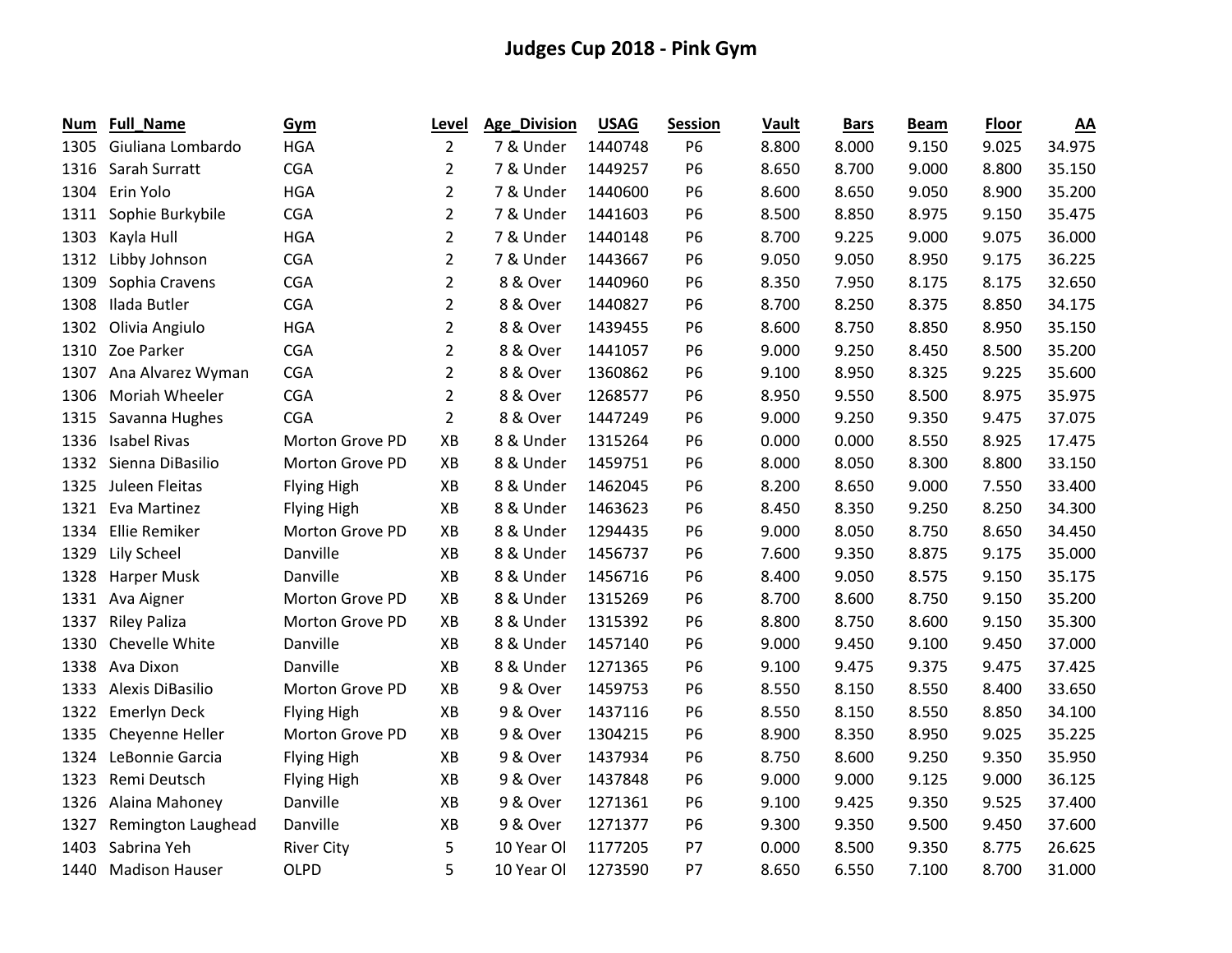| Num  | Full_Name              | Gym               | Level | Age_Division | <b>USAG</b> | <b>Session</b> | Vault | <b>Bars</b> | <b>Beam</b> | <b>Floor</b> | $\underline{AA}$ |
|------|------------------------|-------------------|-------|--------------|-------------|----------------|-------|-------------|-------------|--------------|------------------|
| 1434 | Miriam Anderson        | The Gymnastics Sh | 5     | 10 Year Ol   | 1111591     | P7             | 8.350 | 8.100       | 8.400       | 8.350        | 33.200           |
| 1446 | Kylie Wagner           | <b>OLPD</b>       | 5     | 10 Year Ol   | 1273979     | P7             | 8.075 | 8.200       | 8.400       | 8.550        | 33.225           |
| 1409 | Eila Arkin             | Ultimate          | 5     | 10 Year Ol   | 1068796     | P7             | 8.750 | 8.650       | 8.000       | 8.600        | 34.000           |
| 1421 | Journie Ward           | I Power           | 5     | 10 Year Ol   | 1207021     | P7             | 8.725 | 8.800       | 7.800       | 8.750        | 34.075           |
| 1431 | Jessica Ziemianin      | The Gymnastics Sh | 5     | 10 Year Ol   | 1098057     | P7             | 8.500 | 8.300       | 8.425       | 8.950        | 34.175           |
| 1152 | <b>Maddie Phillips</b> | <b>Flips</b>      | 5     | 10 Year Ol   |             | P7             | 8.350 | 8.800       | 8.850       | 9.125        | 35.125           |
| 1447 | Kait Hughes            | <b>OLPD</b>       | 5     | 10 Year Ol   | 1276846     | P7             | 8.700 | 8.000       | 9.150       | 9.450        | 35.300           |
| 1404 | Sammie Yeh             | <b>River City</b> | 5     | 10 Year Ol   | 1177211     | P7             | 8.750 | 8.950       | 9.100       | 8.675        | 35.475           |
| 1144 | Ella Cobb              | <b>Flips</b>      | 5     | 10 Year Ol   | 1136887     | P7             | 9.075 | 8.950       | 8.650       | 9.350        | 36.025           |
| 1425 | Maya Pederson          | The Gymnastics Sh | 5     | 11 Year Ol   | 1056096     | P7             | 8.150 | 7.250       | 7.025       | 8.400        | 30.825           |
| 1439 | Luna Garcia            | OLPD              | 5     | 11 Year Ol   | 1273320     | P7             | 8.400 | 7.950       | 6.900       | 8.275        | 31.525           |
| 1424 | Carmen Wooten          | The Gymnastics Sh | 5     | 11 Year Ol   | 1032370     | P7             | 8.450 | 7.600       | 7.150       | 8.500        | 31.700           |
| 1448 | Caitlin Tangonan       | <b>OLPD</b>       | 5     | 11 Year Ol   | 1321018     | P7             | 8.300 | 8.500       | 7.000       | 9.050        | 32.850           |
| 1435 | Jadyn McNeil           | OLPD              | 5     | 11 Year Ol   | 1000963     | P7             | 8.775 | 7.750       | 7.900       | 8.500        | 32.925           |
| 1452 | Silvia Scimonelli      | GymKhana          | 5     | 11 Year Ol   | 1013571     | P7             | 8.500 | 7.600       | 8.000       | 8.850        | 32.950           |
| 1432 | McKenzie Bronder       | The Gymnastics Sh | 5     | 11 Year Ol   | 1098063     | P7             | 8.700 | 8.350       | 8.350       | 8.675        | 34.075           |
| 1437 | Regann Arethas         | <b>OLPD</b>       | 5     | 11 Year Ol   | 1079079     | P7             | 8.550 | 8.350       | 8.850       | 8.625        | 34.375           |
| 1454 | Sophia Ball            | GymKhana          | 5     | 11 Year Ol   | 1115614     | P7             | 8.850 | 9.300       | 7.200       | 9.075        | 34.425           |
| 1438 | <b>Molly Cameron</b>   | OLPD              | 5     | 11 Year Ol   | 1273311     | P7             | 8.900 | 8.550       | 8.150       | 8.875        | 34.475           |
| 1428 | Karina Contreras       | The Gymnastics Sh | 5     | 11 Year Ol   | 1098031     | P7             | 8.500 | 8.675       | 8.350       | 9.025        | 34.550           |
| 1417 | Abigail Cleveland      | I Power           | 5     | 11 Year Ol   | 1039539     | P7             | 8.700 | 9.000       | 8.500       | 8.425        | 34.625           |
| 1407 | Ava Pasquesi           | Ultimate          | 5     | 11 Year Ol   | 990419      | P7             | 9.025 | 8.200       | 8.650       | 8.925        | 34.800           |
| 1401 | Kassadi Marion         | <b>River City</b> | 5     | 11 Year Ol   | 1015450     | P7             | 9.200 | 8.150       | 9.350       | 9.300        | 36.000           |
| 1456 | Bubaraye Indiamaowei   | GymKhana          | 5     | 11 Year Ol   | 1136871     | P7             | 9.200 | 8.650       | 9.150       | 9.125        | 36.125           |
| 1142 | Alyssa Levy            | <b>Flips</b>      | 5     | 11 Year Ol   | 1100886     | P7             | 9.350 | 8.950       | 9.050       | 8.850        | 36.200           |
| 1458 | Avalyann Bullington    | GymKhana          | 5     | 11 Year Ol   | 1229354     | P7             | 9.150 | 9.300       | 9.200       | 9.275        | 36.925           |
| 1427 | <b>Megan Goumas</b>    | The Gymnastics Sh | 5     | 11 Year Ol   | 1098028     | P7             | 9.200 | 9.050       | 9.175       | 9.725        | 37.150           |
| 1426 | Siena Delporte         | The Gymnastics Sh | 5     | 12 & Over    | 1067877     | P7             | 8.250 | 6.800       | 7.475       | 8.500        | 31.025           |
| 1422 | Sahib Kaur             | The Gymnastics Sh | 5     | 12 & Over    | 527717      | P7             | 8.050 | 6.900       | 8.400       | 8.025        | 31.375           |
| 1441 | Hunter Sheldon         | <b>OLPD</b>       | 5     | 12 & Over    | 1273791     | P7             | 8.500 | 7.900       | 7.700       | 7.850        | 31.950           |
| 1140 | Emilia Petrini-Poli    | <b>Flips</b>      | 5     | 12 & Over    | 994640      | P7             | 9.050 | 7.250       | 7.725       | 8.200        | 32.225           |
| 1436 | Victoria Vogwill       | OLPD              | 5     | 12 & Over    | 1079019     | P7             | 8.400 | 8.150       | 7.250       | 8.675        | 32.475           |
|      | 1433 Annika Dolney     | The Gymnastics Sh | 5     | 12 & Over    | 1098068     | P7             | 8.800 | 7.750       | 7.450       | 8.875        | 32.875           |